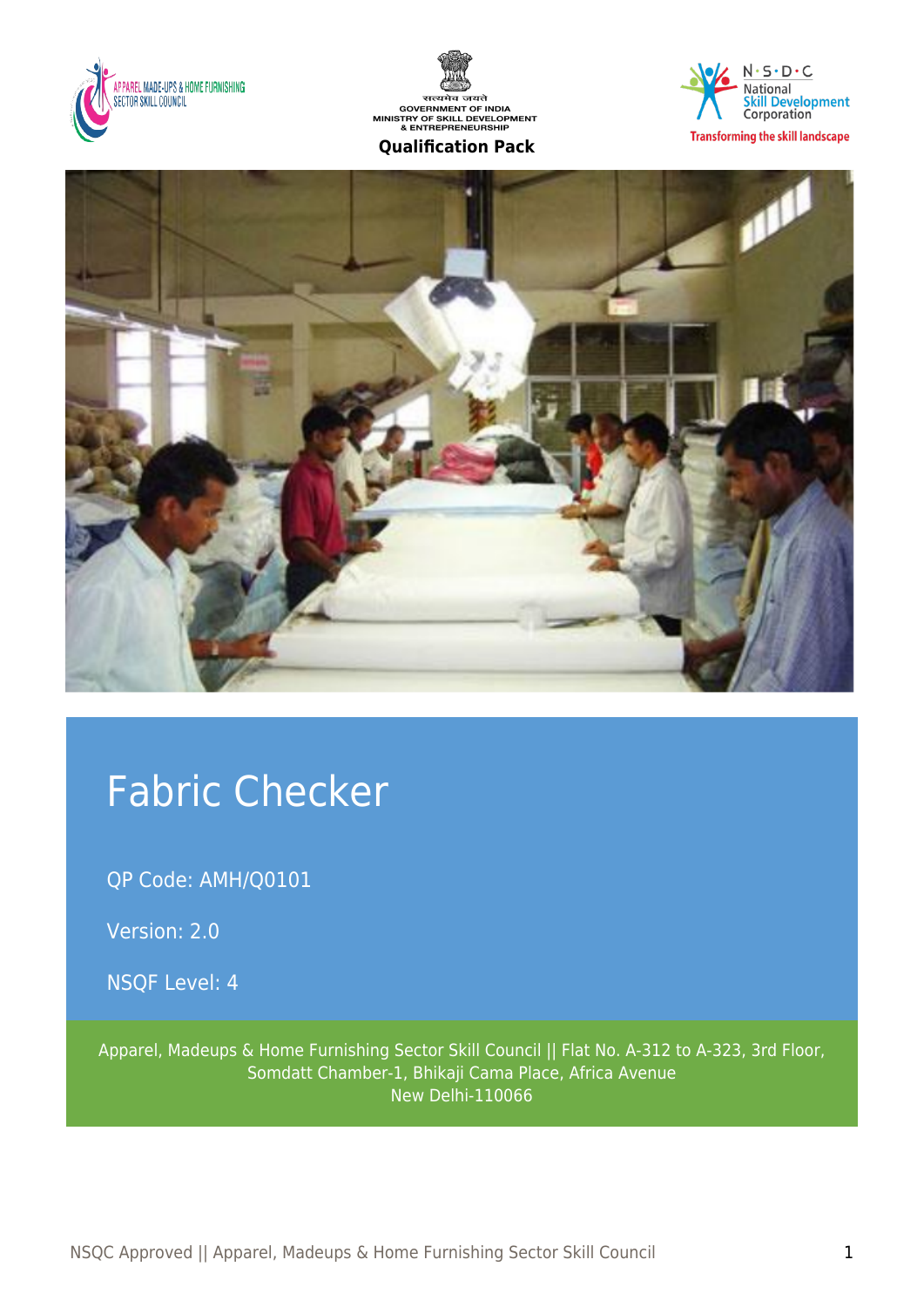

सत्यमेव जयते<br>GOVERNMENT OF INDIA<br>MINISTRY OF SKILL DEVELOPMENT<br>& ENTREPRENEURSHIP **Qualification Pack** 



# **Contents**

| AMH/N0104: Comply with industry, regulatory and organizational requirements and Greening of Job |  |
|-------------------------------------------------------------------------------------------------|--|
|                                                                                                 |  |
| AMH/N0103: Maintain health, safety and secure work place with Gender and PwD Sensitization  15  |  |
|                                                                                                 |  |
|                                                                                                 |  |
|                                                                                                 |  |
|                                                                                                 |  |
|                                                                                                 |  |
|                                                                                                 |  |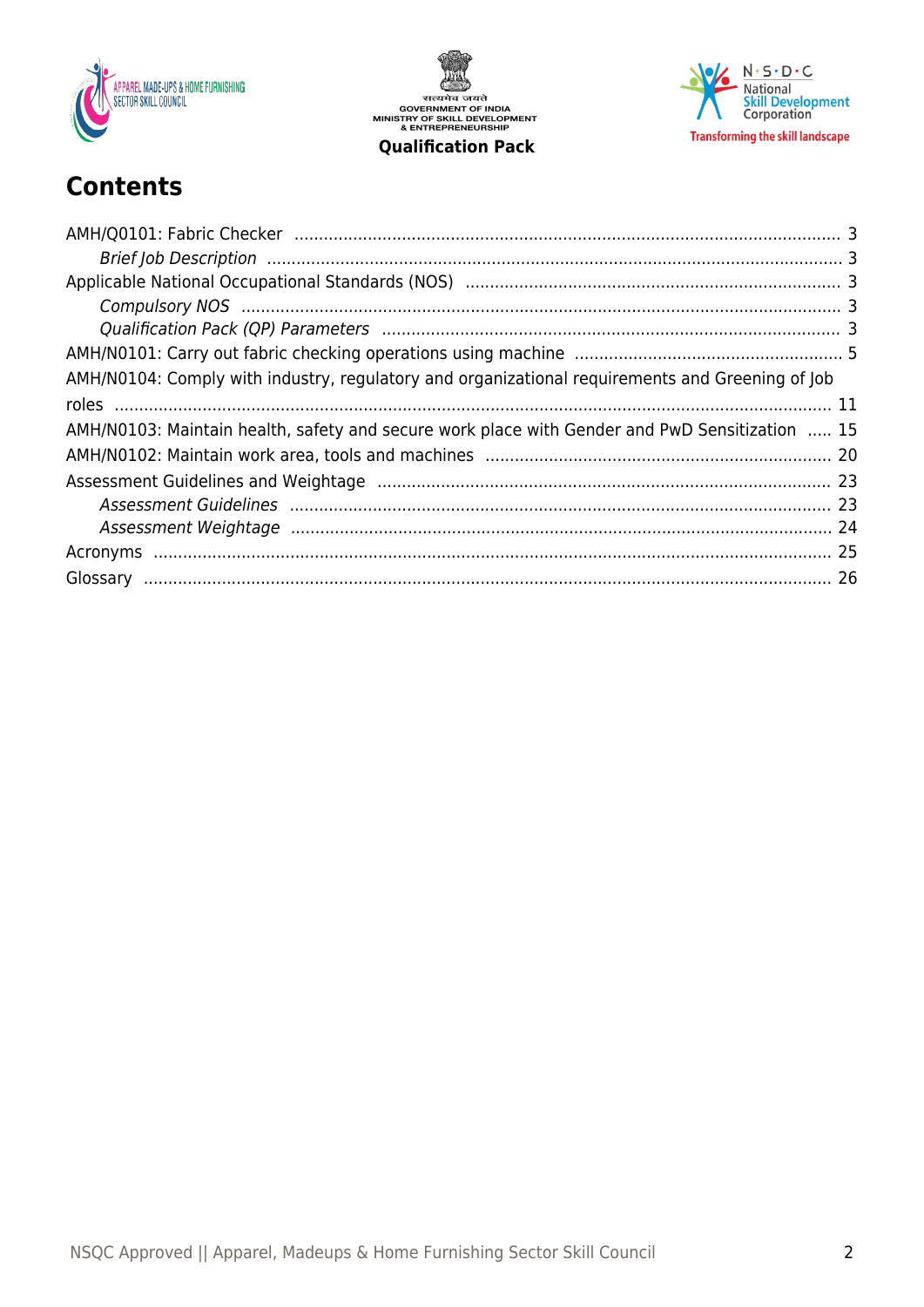





# <span id="page-2-0"></span>**AMH/Q0101: Fabric Checker**

## <span id="page-2-1"></span>**Brief Job Description**

A Fabric Checker is employed in the pre-production side of manufacturing . Fabric Checker is a critical role as it involves the primary checking of the fabric. The key responsibility of a Fabric checker is to inspect the fabric to identify the presence of any fabric faults and other specific quality parameters as per customer specifications before the fabric is passed on to the cutting stage

#### **Personal Attributes**

A Fabric Checker must possess good eyesight, and vision (including near vision, distance vision, colour vision, peripheral vision, depth perception and ability to change focus). He must be able to handle different types of fabric and analyze them as per quality specifications.

#### <span id="page-2-2"></span>**Applicable National Occupational Standards (NOS)**

#### <span id="page-2-3"></span>**Compulsory NOS:**

- 1. [AMH/N0101: Carry out fabric checking operations using machine](#page--1-0)
- 2. [AMH/N0104: Comply with industry, regulatory and organizational requirements and Greening of](#page--1-0) [Job roles](#page--1-0)
- 3. [AMH/N0103: Maintain health, safety and secure work place with Gender and PwD Sensitization](#page--1-0)
- 4. [AMH/N0102: Maintain work area, tools and machines](#page--1-0)

#### <span id="page-2-4"></span>**Qualification Pack (QP) Parameters**

| <b>Sector</b>                        | Apparel                              |
|--------------------------------------|--------------------------------------|
| <b>Sub-Sector</b>                    | Apparel, Made-Ups & Home Furnishing  |
| <b>Occupation</b>                    | Quality Assurance, Quality Assurance |
| <b>Country</b>                       | India                                |
| <b>NSQF Level</b>                    | 4                                    |
| <b>Aligned to NCO/ISCO/ISIC Code</b> | NCO-2015/7543.0101                   |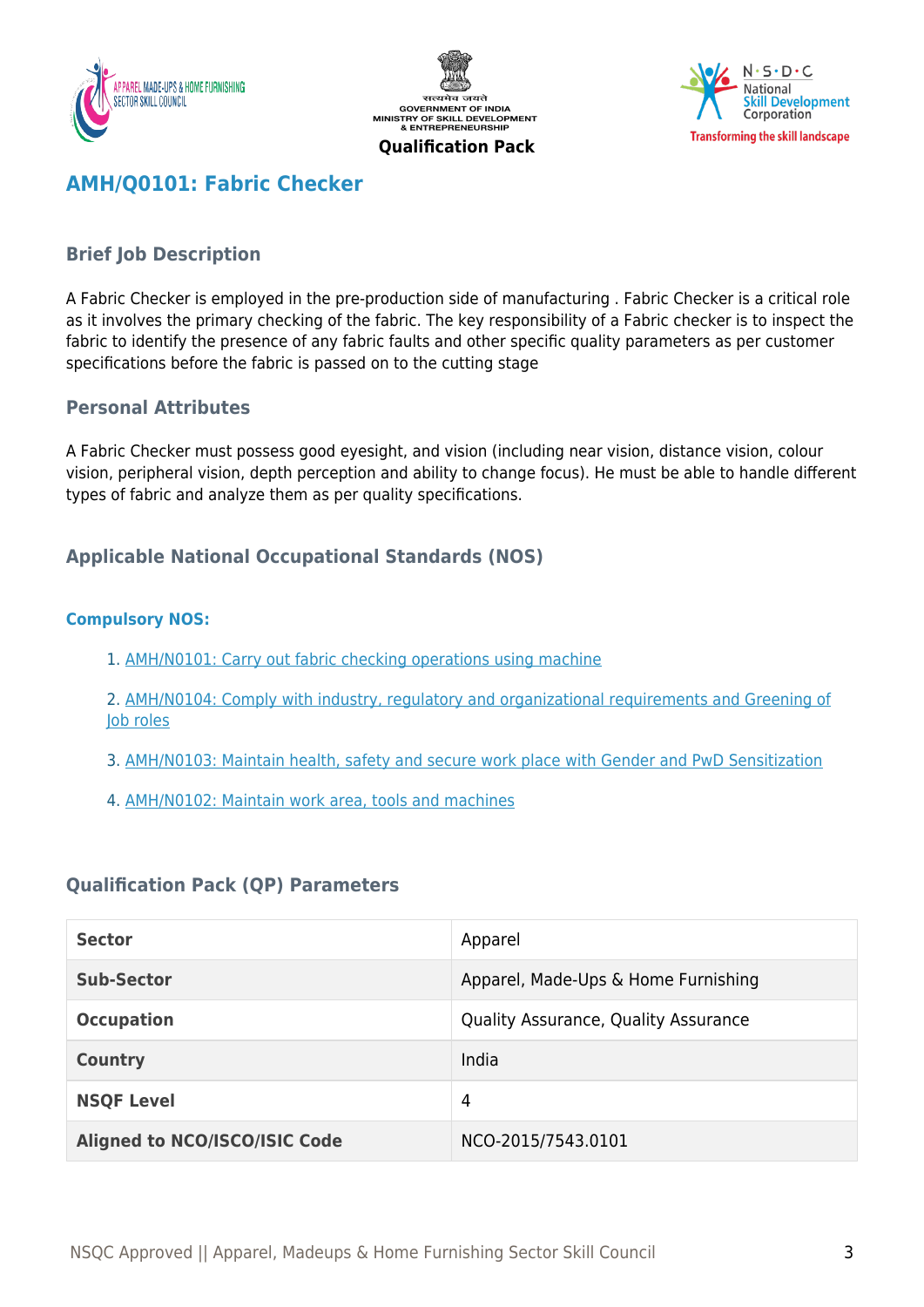





| <b>Minimum Educational Qualification &amp;</b><br><b>Experience</b> | 8th Class (and) with 3 Years of experience in<br>relevant field<br>OR.<br>Certificate-NSQF (Level 2) with 2 Years of<br>experience as Layerman |
|---------------------------------------------------------------------|------------------------------------------------------------------------------------------------------------------------------------------------|
| <b>Minimum Level of Education for Training</b><br>in School         |                                                                                                                                                |
| <b>Pre-Requisite License or Training</b>                            | Preferably Training on Fabric Inspection                                                                                                       |
| <b>Minimum Job Entry Age</b>                                        | 18 Years                                                                                                                                       |
| <b>Last Reviewed On</b>                                             | 30/09/2021                                                                                                                                     |
| <b>Next Review Date</b>                                             | 30/09/2024                                                                                                                                     |
| <b>Deactivation Date</b>                                            | 30/09/2024                                                                                                                                     |
| <b>NSQC Approval Date</b>                                           | 30/09/2021                                                                                                                                     |
| <b>Version</b>                                                      | 2.0                                                                                                                                            |
| <b>Reference code on NQR</b>                                        | 2021/APR/AMHSSC/04545                                                                                                                          |
| <b>NQR Version</b>                                                  | 1.0                                                                                                                                            |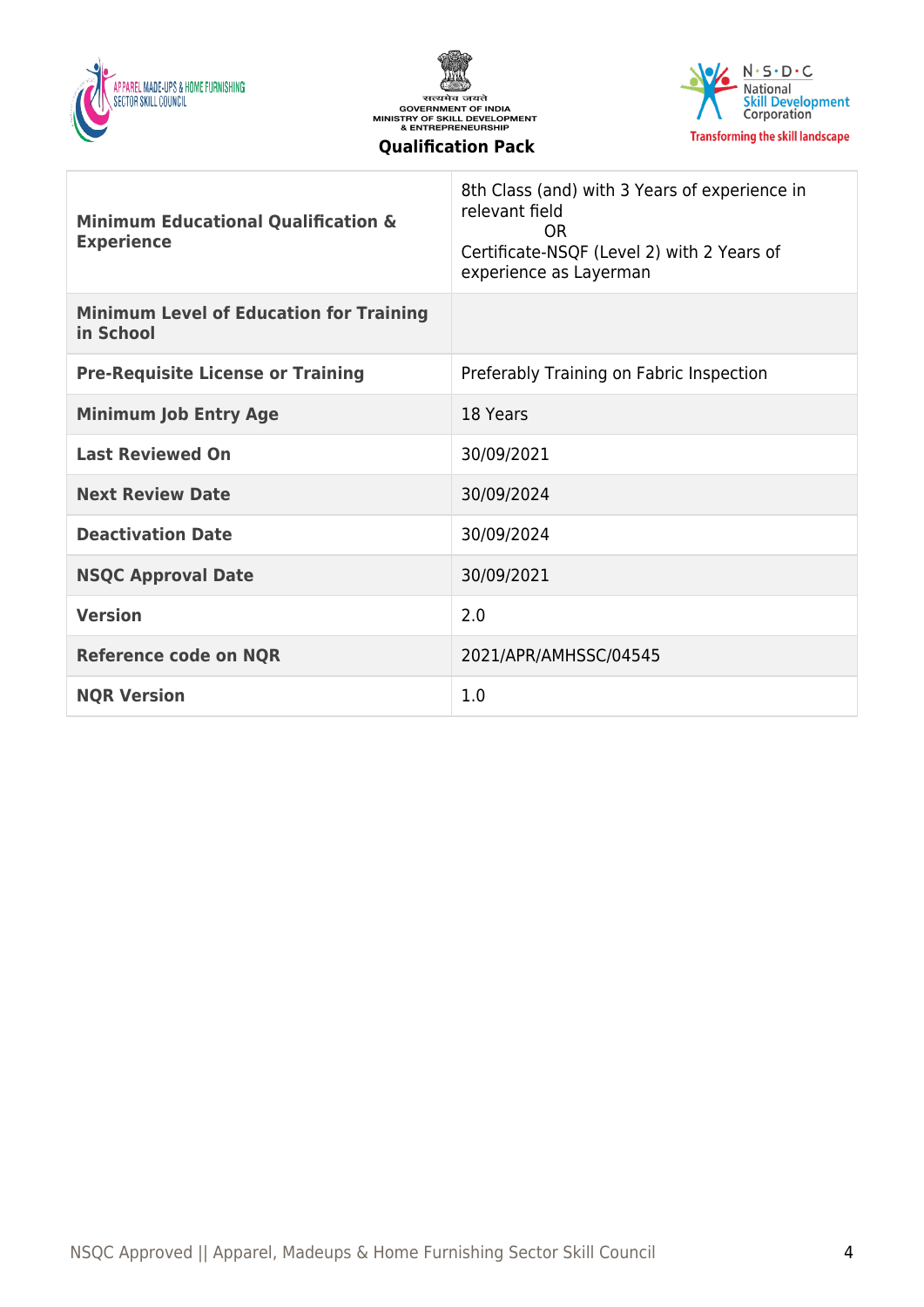





# <span id="page-4-0"></span>**AMH/N0101: Carry out fabric checking operations using machine**

# **Description**

This unit provides Performance Criteria, Knowledge & Understanding and Skills & Abilities required to identify fabric faults using machines or by hand.

# **Scope**

The scope covers the following :

- Maintain the work area and tools.
- Carry out fabric checking activity.

## **Elements and Performance Criteria**

#### Maintain the work area and tools

To be competent, the user/individual on the job must be able to:

- **PC1.** Obtain and check the data on the work ticket or job card and carry out functions in line with the responsibilities of job role
- **PC2.** Ask questions to obtain more information on tasks when the instructions are unclear.
- **PC3.** Agree and review your agreed upon work targets with your supervisor and check for special instructions, if any
- **PC4.** Check that tools and equipment are safe to use; select, sort and use the correct tools and equipment
- **PC5.** Ensure that the work area is free from any hazard and setup the equipment & machineries (e.g.: fabric checking machine) for fabric checking as per the job requirement
- **PC6.** Carry out operations at a rate which maintains work flow and meets production targets
- **PC7.** Minimize wastage and dispose off waste materials safely and return re-useable materials
- **PC8.** Work in conformance to company quality standards; legal requirements, organizational policies and procedures
- **PC9.** Carry out visual inspection to ensure the products are free from any defects and nonconformance quality parameters
- **PC10.** Follow company reporting procedures about defective tools and machines which affect work and report any risks/ problems relevant person promptly and accurately.
- **PC11.** Leave work area safe and secure when work is complete
- **PC12.** Complete forms, records and other documentation

#### Carry out fabric checking

To be competent, the user/individual on the job must be able to:

- **PC13.** Ensure the fabric roll is loaded on the fabric machine appropriately and the fabric is not damaged during movement and handling
- **PC14.** Set the parameters and operate the fabric checking machine to inspect the fabric for defects
- **PC15.** Identify and mark or sticker the defects identified on the fabric
- **PC16.** Eliminate the defects on the fabric with minimal wastage of the material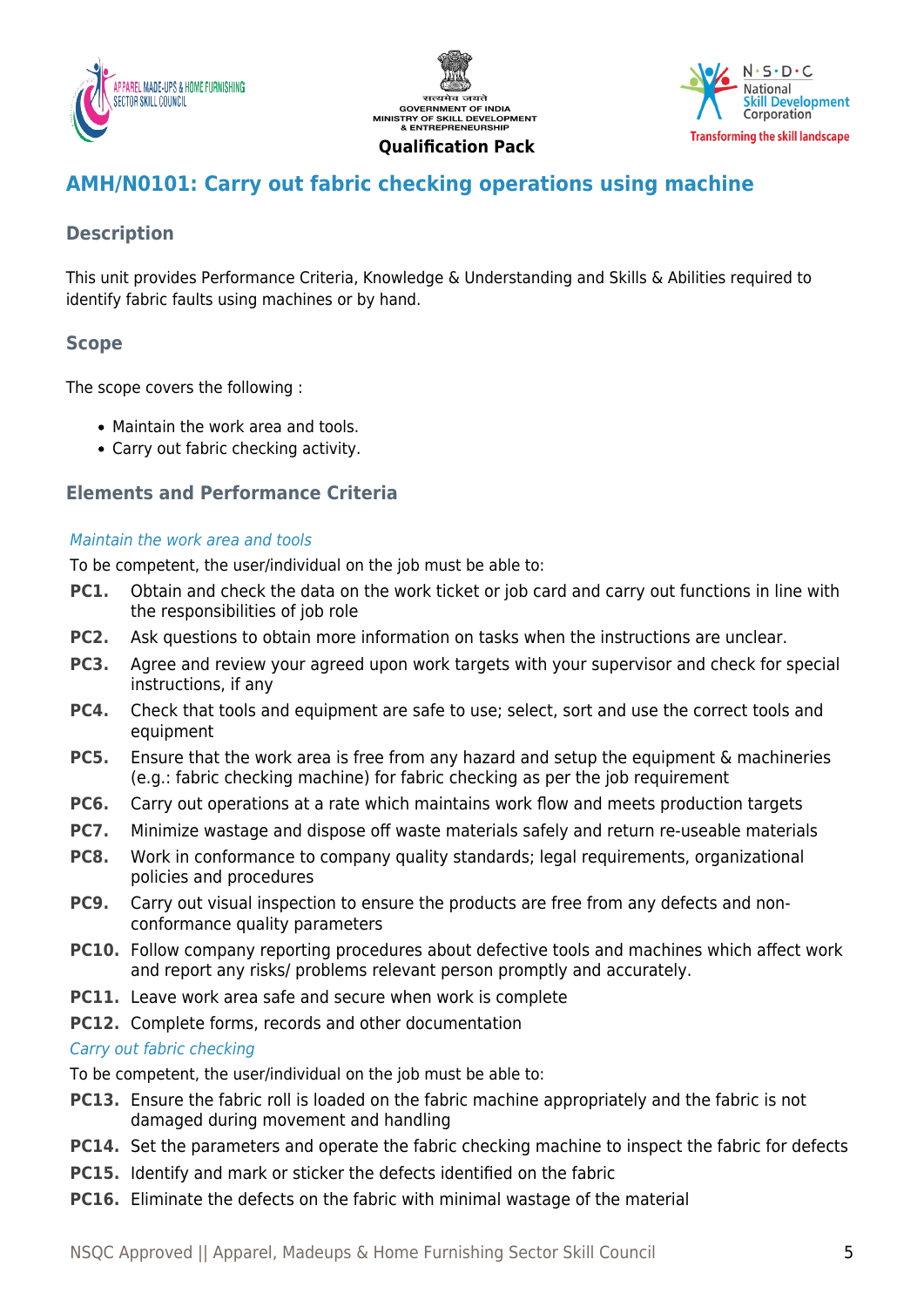





**PC17.** Carry out basic maintenance of own machines

# **Knowledge and Understanding (KU)**

The individual on the job needs to know and understand:

- **KU1.** The organizations policies and procedures
- **KU2.** Responsibilities under health, safety and environmental legislation
- **KU3.** Guidelines for storage and disposal of waste materials
- **KU4.** Potential hazards associated with the machines and the safety precautions that must be taken
- **KU5.** Protocol to obtain more information on work related tasks
- **KU6.** Contact person in case of queries on procedure or products and for resolving issues related to defective machines, tools and/or equipment
- **KU7.** Details of the various job roles and responsibilities
- **KU8.** Documentation and reporting formats
- **KU9.** Work target and review mechanism with your supervisor
- **KU10.** Protocol and format for reporting work related risks/ problems
- **KU11.** Method of obtaining/ giving feedback related to performance
- **KU12.** Importance of team work and harmonious working relationships
- **KU13.** Process for offering/ obtaining work related assistance
- **KU14.** Significance of identifying, rectifying and eliminating fabric errors
- **KU15.** Types of fabrics (elastic & non elastic)/apparels and garments and types and grades of fabrics/apparels
- **KU16.** Various fabric defects, their grade and weightage and procedure to eliminate or rectify those defects
- **KU17.** Metric system for yarn
- **KU18.** Inspection systems (4-point, 10-point inspection, etc)
- **KU19.** Calculations of various inspection systems
- **KU20.** Importance of grain line and sleeve edges
- **KU21.** Fabric nap and identification of nap
- **KU22.** Printing and dying defects
- **KU23.** Significance of lots in the fabric
- **KU24.** Filling the inspection records

## **Generic Skills (GS)**

User/individual on the job needs to know how to:

- **GS1.** Read and write in English/ local language as applicable
- **GS2.** Fill up appropriate technical forms, process charts, activity logs in the prescribed format of the company
- **GS3.** Read and understand manuals, health and safety instructions, memos, reports, job cards etc.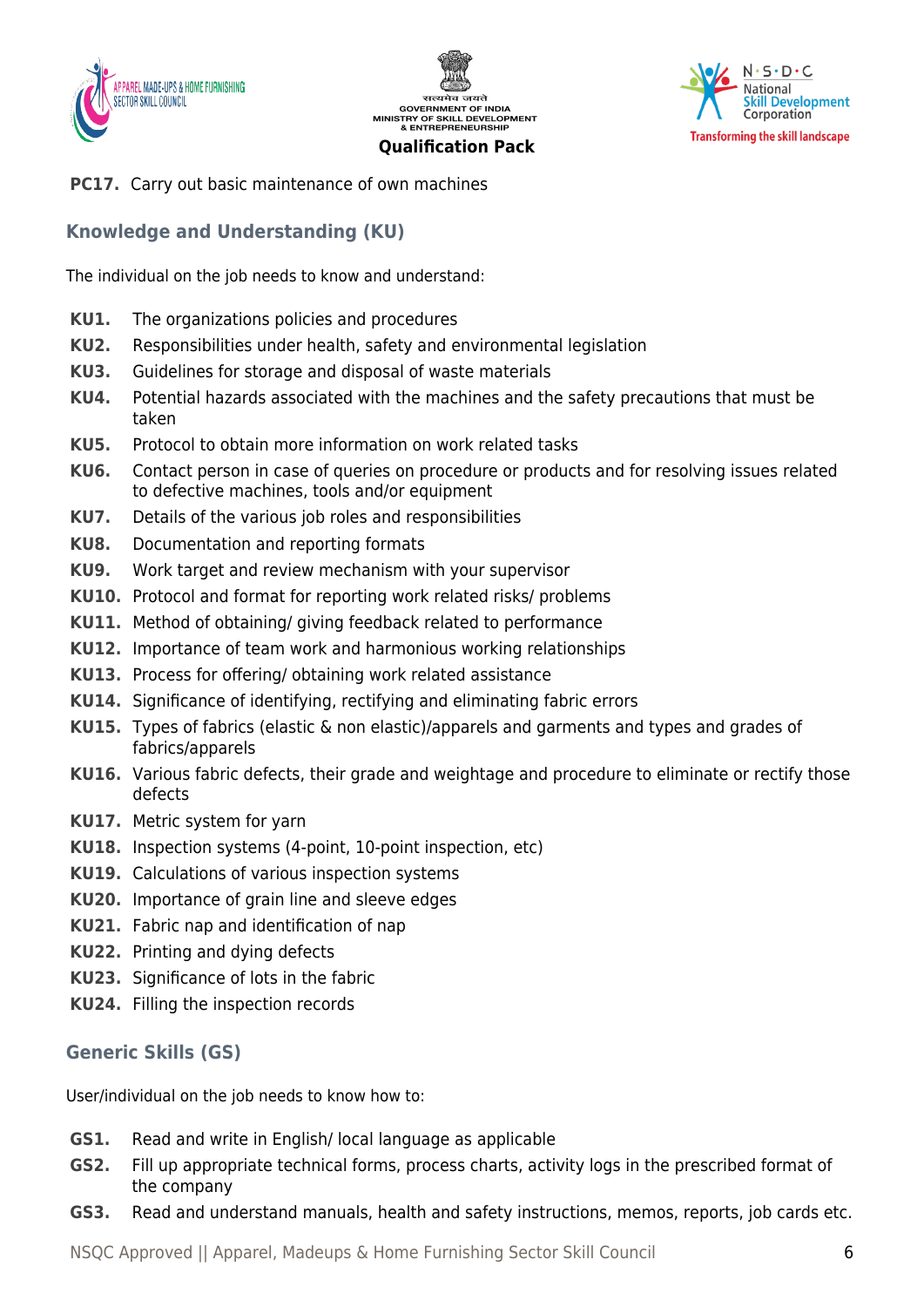





- **GS4.** Listen actively and communicate effectively with supervisors, managers, etc.
- **GS5.** Take appropriate decisions regarding to responsibilities
- **GS6.** Analyze the defects and take appropriate decision for approval/disapproval of the fabric
- **GS7.** Plan and organize fabric checking as per the timelines
- **GS8.** Organize tools and equipment to be used
- **GS9.** Ensure all customer needs are assessed and every effort is made to provide satisfactory service.
- **GS10.** Solve operational role related issues
- **GS11.** Identify and analyse the defects in the materials and machinery; and report to the supervisor if problems cannot be rectified
- **GS12.** Diagnose common problems with the machine based on its functioning and visual inspection
- **GS13.** Assess and control the quality standards of the product as per customer standards
- **GS14.** Analyze, evaluate and apply the information gathered from observation, experience, reasoning, or communication to act efficiently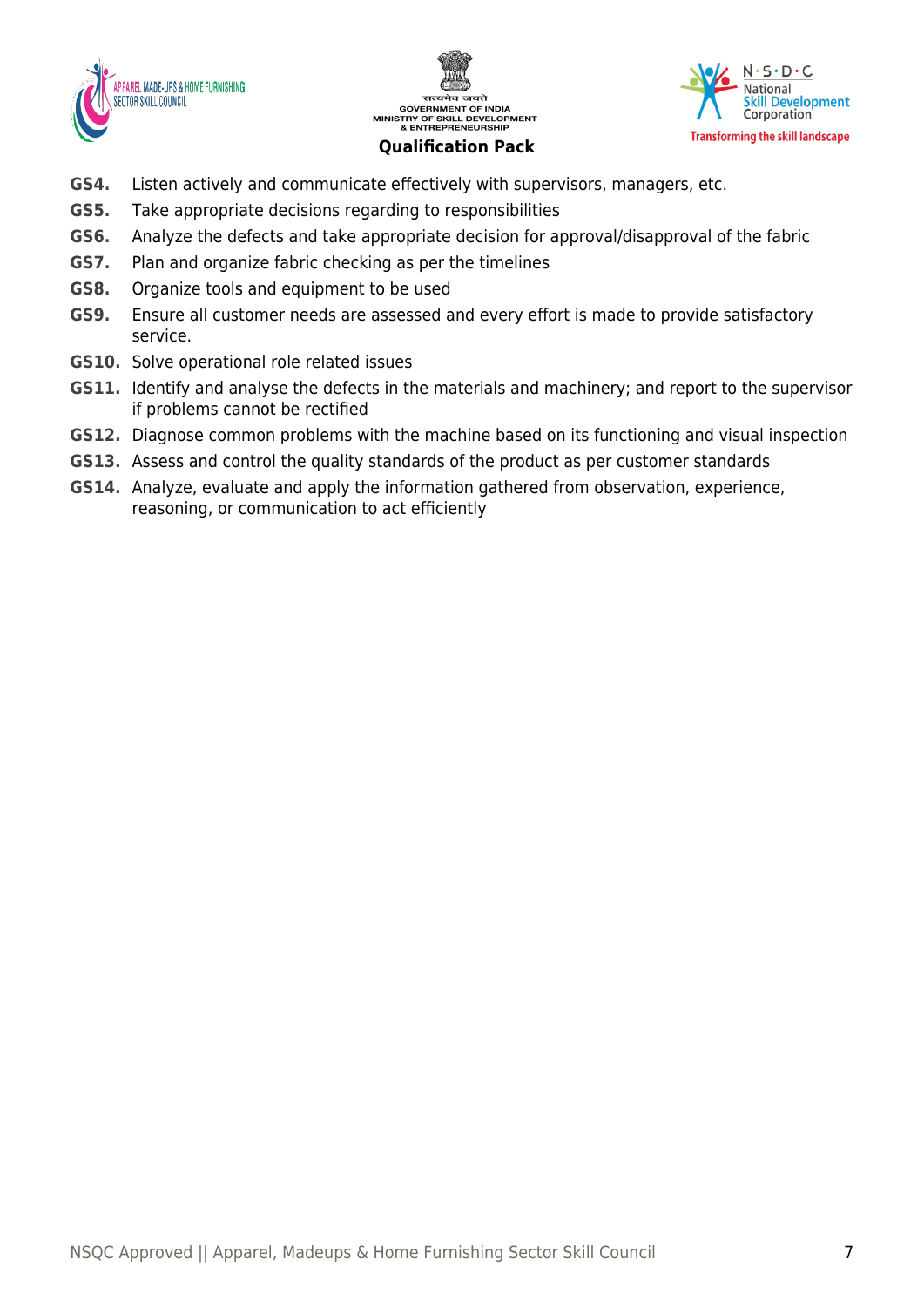

सत्यमेव जयते<br>GOVERNMENT OF INDIA<br>MINISTRY OF SKILL DEVELOPMENT<br>& ENTREPRENEURSHIP **Qualification Pack**



# **Assessment Criteria**

| <b>Assessment Criteria for Outcomes</b>                                                                                                                                              | <b>Theory</b><br><b>Marks</b> | <b>Practical</b><br><b>Marks</b> | <b>Project</b><br><b>Marks</b> | <b>Viva</b><br><b>Marks</b> |
|--------------------------------------------------------------------------------------------------------------------------------------------------------------------------------------|-------------------------------|----------------------------------|--------------------------------|-----------------------------|
| Maintain the work area and tools                                                                                                                                                     | 31                            | 70                               |                                | $\overline{7}$              |
| <b>PC1.</b> Obtain and check the data on the work<br>ticket or job card and carry out functions in line<br>with the responsibilities of job role                                     | $\overline{2}$                | 5                                |                                | 0.5                         |
| PC2. Ask questions to obtain more information on<br>tasks when the instructions are unclear.                                                                                         | $\overline{2}$                |                                  |                                | 0.5                         |
| PC3. Agree and review your agreed upon work<br>targets with your supervisor and check for special<br>instructions, if any                                                            | 3                             |                                  |                                | 0.5                         |
| PC4. Check that tools and equipment are safe to<br>use; select, sort and use the correct tools and<br>equipment                                                                      | 3                             | 10                               |                                | 0.5                         |
| PC5. Ensure that the work area is free from any<br>hazard and setup the equipment & machineries<br>(e.g.: fabric checking machine) for fabric<br>checking as per the job requirement | 5                             | 10                               |                                | 1                           |
| PC6. Carry out operations at a rate which<br>maintains work flow and meets production<br>targets                                                                                     | 3                             | 10                               |                                | 0.5                         |
| PC7. Minimize wastage and dispose off waste<br>materials safely and return re-useable materials                                                                                      | 3                             | $\overline{4}$                   |                                | 0.5                         |
| PC8. Work in conformance to company quality<br>standards; legal requirements, organizational<br>policies and procedures                                                              | 3                             | 2                                |                                | 0.5                         |
| PC9. Carry out visual inspection to ensure the<br>products are free from any defects and non-<br>conformance quality parameters                                                      | $\overline{2}$                | 15                               |                                | $\mathbf{1}$                |
| PC10. Follow company reporting procedures<br>about defective tools and machines which affect<br>work and report any risks/ problems relevant<br>person promptly and accurately.      | $\overline{2}$                | $\overline{2}$                   |                                | 0.5                         |
| PC11. Leave work area safe and secure when<br>work is complete                                                                                                                       | 1                             | $\overline{2}$                   |                                | 0.5                         |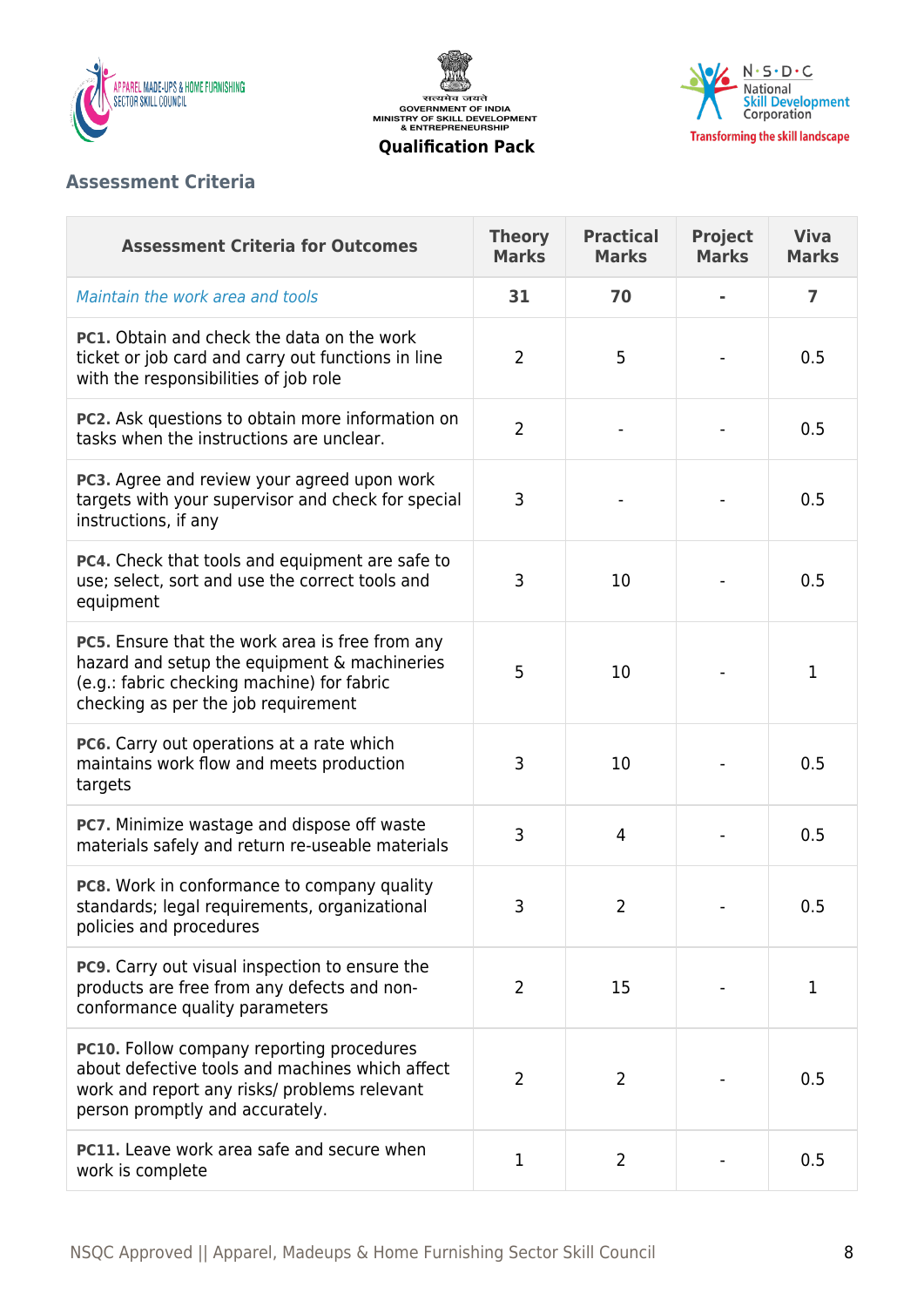





#### **Transforming the skill landscape**

| <b>Assessment Criteria for Outcomes</b>                                                                                                            | <b>Theory</b><br><b>Marks</b> | <b>Practical</b><br><b>Marks</b> | <b>Project</b><br><b>Marks</b> | <b>Viva</b><br><b>Marks</b> |
|----------------------------------------------------------------------------------------------------------------------------------------------------|-------------------------------|----------------------------------|--------------------------------|-----------------------------|
| PC12. Complete forms, records and other<br>documentation                                                                                           | $\overline{2}$                | 10                               |                                | 0.5                         |
| Carry out fabric checking                                                                                                                          | 9                             | 80                               |                                | 3                           |
| <b>PC13.</b> Ensure the fabric roll is loaded on the fabric<br>machine appropriately and the fabric is not<br>damaged during movement and handling | $\overline{2}$                | 25                               |                                | 0.5                         |
| <b>PC14.</b> Set the parameters and operate the fabric<br>checking machine to inspect the fabric for defects                                       | $\overline{2}$                | 25                               |                                | 0.5                         |
| <b>PC15.</b> Identify and mark or sticker the defects<br>identified on the fabric                                                                  | $\overline{2}$                | 10                               |                                | 1                           |
| <b>PC16.</b> Eliminate the defects on the fabric with<br>minimal wastage of the material                                                           | $\overline{2}$                | 10                               |                                | 0.5                         |
| <b>PC17.</b> Carry out basic maintenance of own<br>machines                                                                                        | 1                             | 10                               |                                | 0.5                         |
| <b>NOS Total</b>                                                                                                                                   | 40                            | 150                              |                                | 10                          |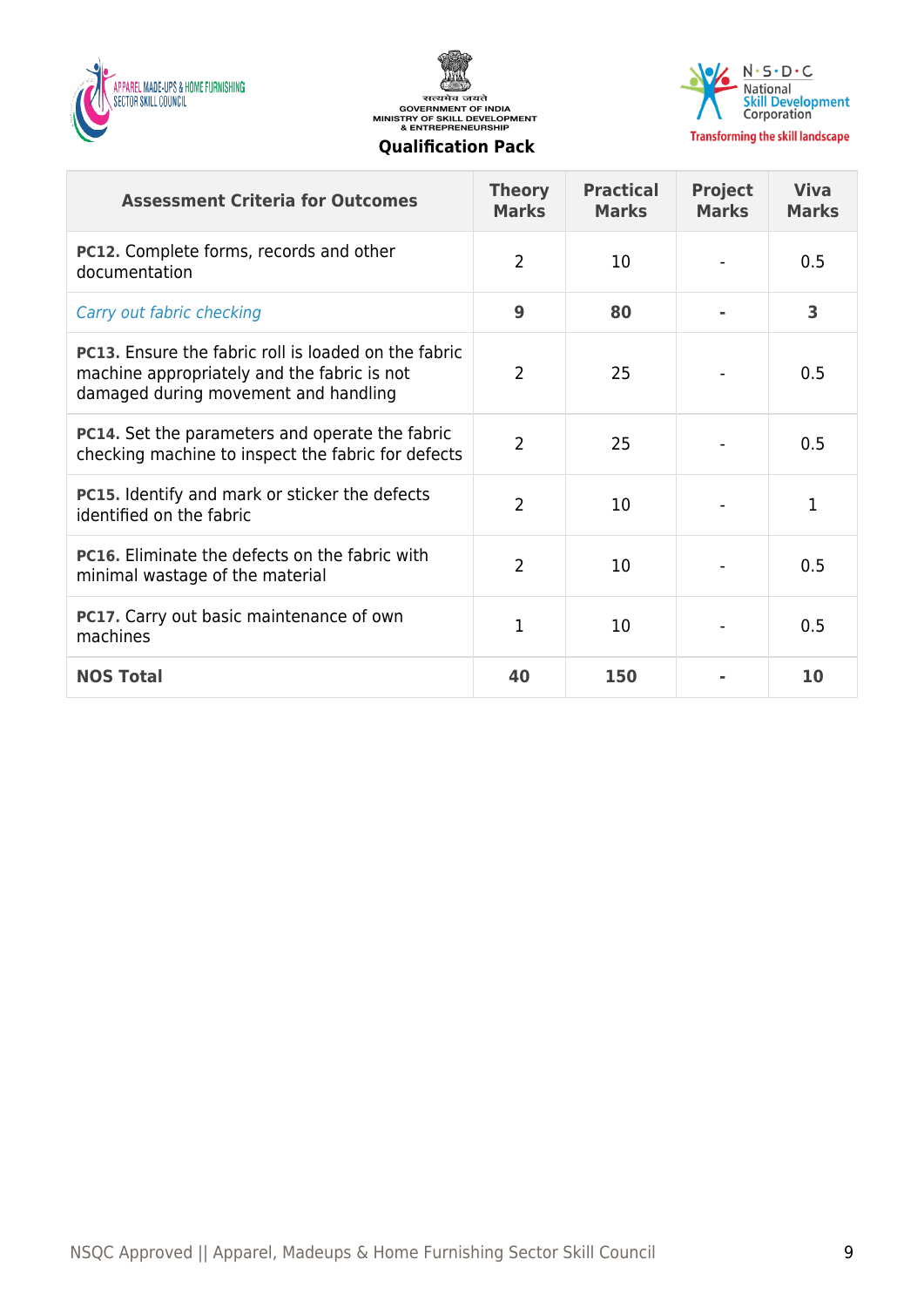





# **National Occupational Standards (NOS) Parameters**

| <b>NOS Code</b>            | AMH/N0101                                          |
|----------------------------|----------------------------------------------------|
| <b>NOS Name</b>            | Carry out fabric checking operations using machine |
| <b>Sector</b>              | Apparel                                            |
| <b>Sub-Sector</b>          | Apparel, Made-Ups & Home Furnishing                |
| <b>Occupation</b>          | <b>Quality Assurance, Finishing</b>                |
| <b>NSQF Level</b>          | $\overline{4}$                                     |
| <b>Credits</b>             | <b>TBD</b>                                         |
| <b>Version</b>             | 2.0                                                |
| <b>Last Reviewed Date</b>  | 30/09/2021                                         |
| <b>Next Review Date</b>    | 30/09/2024                                         |
| <b>Deactivation Date</b>   | 30/09/2024                                         |
| <b>NSQC Clearance Date</b> | 30/09/2021                                         |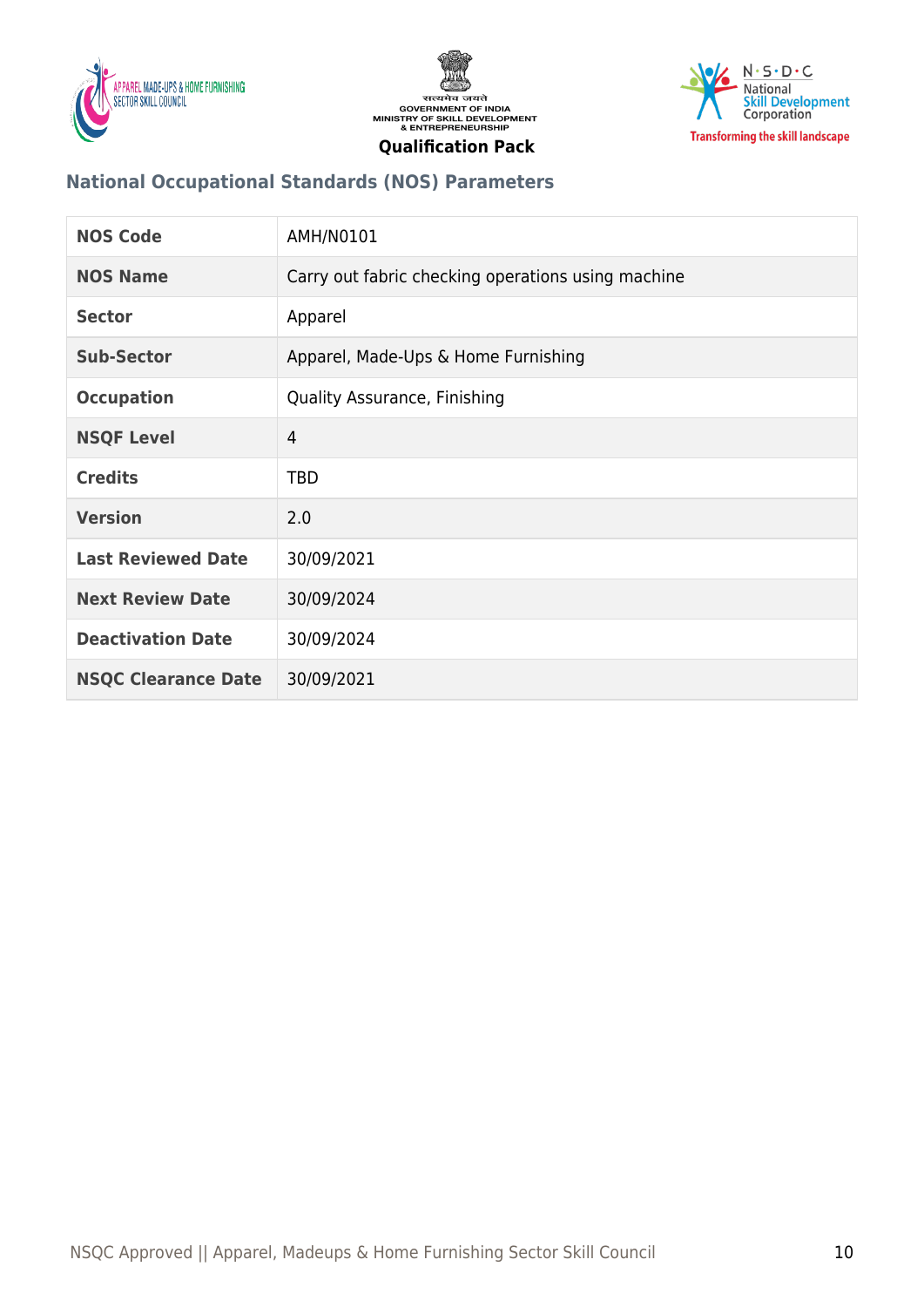





# <span id="page-10-0"></span>**AMH/N0104: Comply with industry, regulatory and organizational requirements and Greening of Job roles**

## **Description**

This unit provides Performance Criteria, Knowledge & Understanding and Skills & Abilities required for complying with legal, regulatory organizational requirements.

# **Scope**

The scope covers the following :

Observe organizational norms and follow green procedures at workplace.

# **Elements and Performance Criteria**

#### Comply with industry, and organizational requirements and greening of job roles

To be competent, the user/individual on the job must be able to:

- **PC1.** Carry out work functions in accordance with organizational standards, greening solutions, procedures, policies, legislation and regulations.
- **PC2.** Apply and follow organizational policies and procedures and inculcate sustainable consumption practices.
- **PC3.** Actively get involved in improving the performance of the organization and support adaptation to environmentally friendly processes.
- **PC4.** Handle materials, equipment, computer and software safely and correctly to maintain a clean and hazard free working area and support adaptation to more environmentally friendly processes
- **PC5.** Carry out running maintenance and/or cleaning within one's responsibility and agreed schedules and deal with work interruptions effectively.
- **PC6.** Report unsafe equipment and other dangerous occurrences to concerned personnel.
- **PC7.** Use cleaning equipment and methods appropriate for the work to be carried out.
- **PC8.** Request for upgrading of system or software when required for effective working and maintain a backup file when working on various design software
- **PC9.** All soft copies of design work to be maintained in files as well for future reference

# **Knowledge and Understanding (KU)**

The individual on the job needs to know and understand:

- **KU1.** Conscious and sustainable decisions/information for achieving an effective and green workplace.
- **KU2.** The importance of safe working practices and code of conduct (COC) and Social Accountability standards followed by the organization/ industry
- **KU3.** The production procedures and the specific work activities relate to the whole process.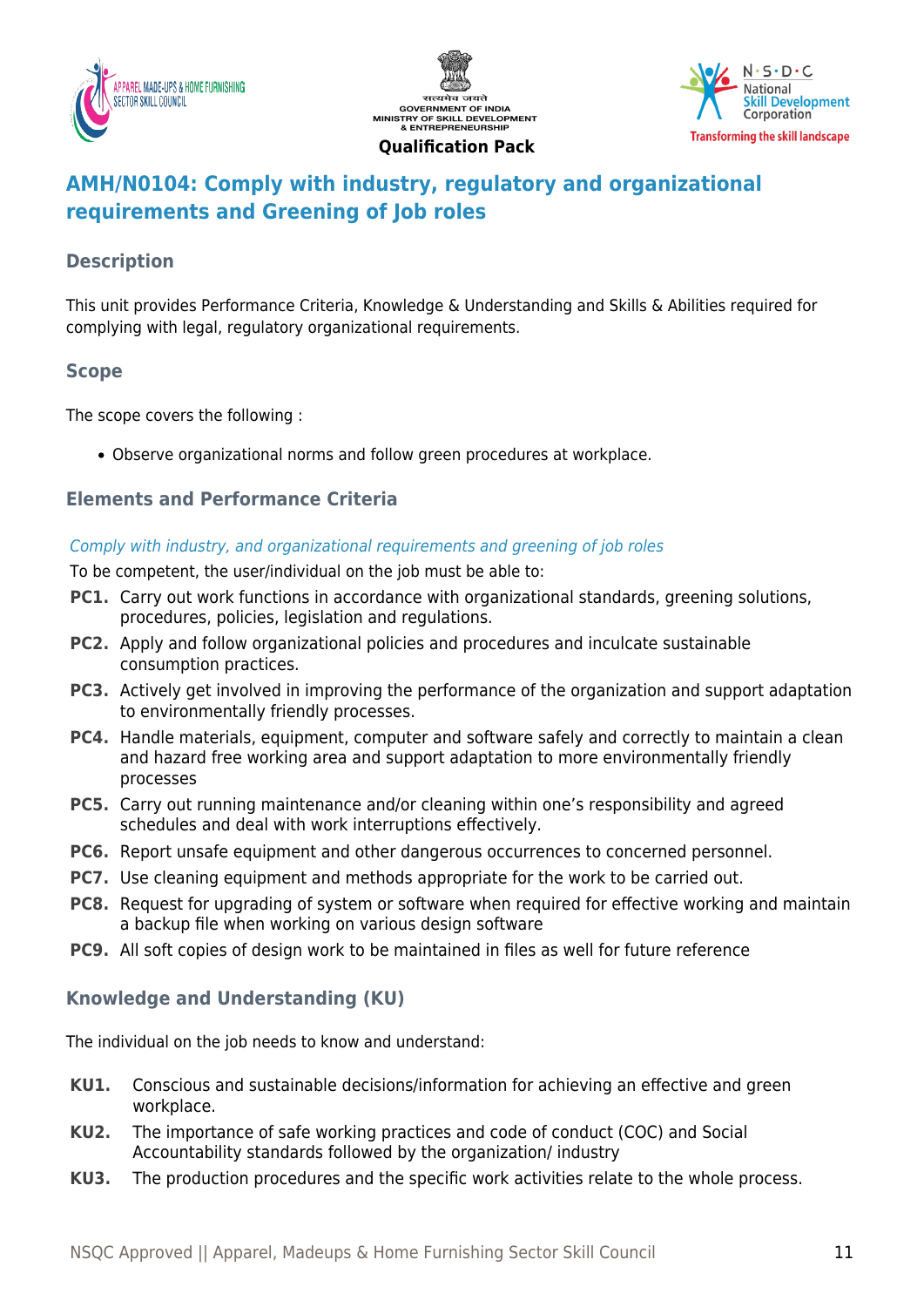





- **KU4.** The organization's rules, codes, quality standards, reporting procedures and guidelines (including timekeeping)
- **KU5.** The work instructions and specifications and interpret them accurately
- **KU6.** To make use of the information detailed in specifications and instructions
- **KU7.** The importance of taking action when problems are identified
- **KU8.** The importance of running maintenance and regular cleaning and Maintenance procedures
- **KU9.** Effects of contamination on products i.e., Machine oil, dirt and different ways of minimizing waste.
- **KU10.** The common faults with equipment and the method to rectify.

# **Generic Skills (GS)**

User/individual on the job needs to know how to:

- **GS1.** Make conscious and sustainable decisions that help reduce, reuse, and recycle the company resources.
- **GS2.** Identify and replace processes that create unnecessary waste
- **GS3.** Communicate with others in writing (wherever applicable)
- **GS4.** Use the accurate terminology
- **GS5.** Follow manuals/procedures/and compliance policies
- **GS6.** Update actively with modifications through written print and mail communication (digital)
- **GS7.** Listen effectively and orally communicate information accurately and Make decisions on a suitable course of action or response.
- **GS8.** Communicate proactively on critical issues and Follow rule-based decision-making processes
- **GS9.** Identify situation that need escalation on quality issues and seek intervention
- **GS10.** Plan and organize your work to achieve targets and deadlines and consult/coordinate for effective delivery.
- **GS11.** Apply problem-solving approaches in different situations
- **GS12.** Refer anomalies to the particular personnel
- **GS13.** Analyze needs, requirements and dependencies in order to meet your work requirements
- **GS14.** Seek participation of members from Quality, Production, Audit or any other team for effective solutions
- **GS15.** Provide opinions on work in a detailed and constructive way to the concerned personnel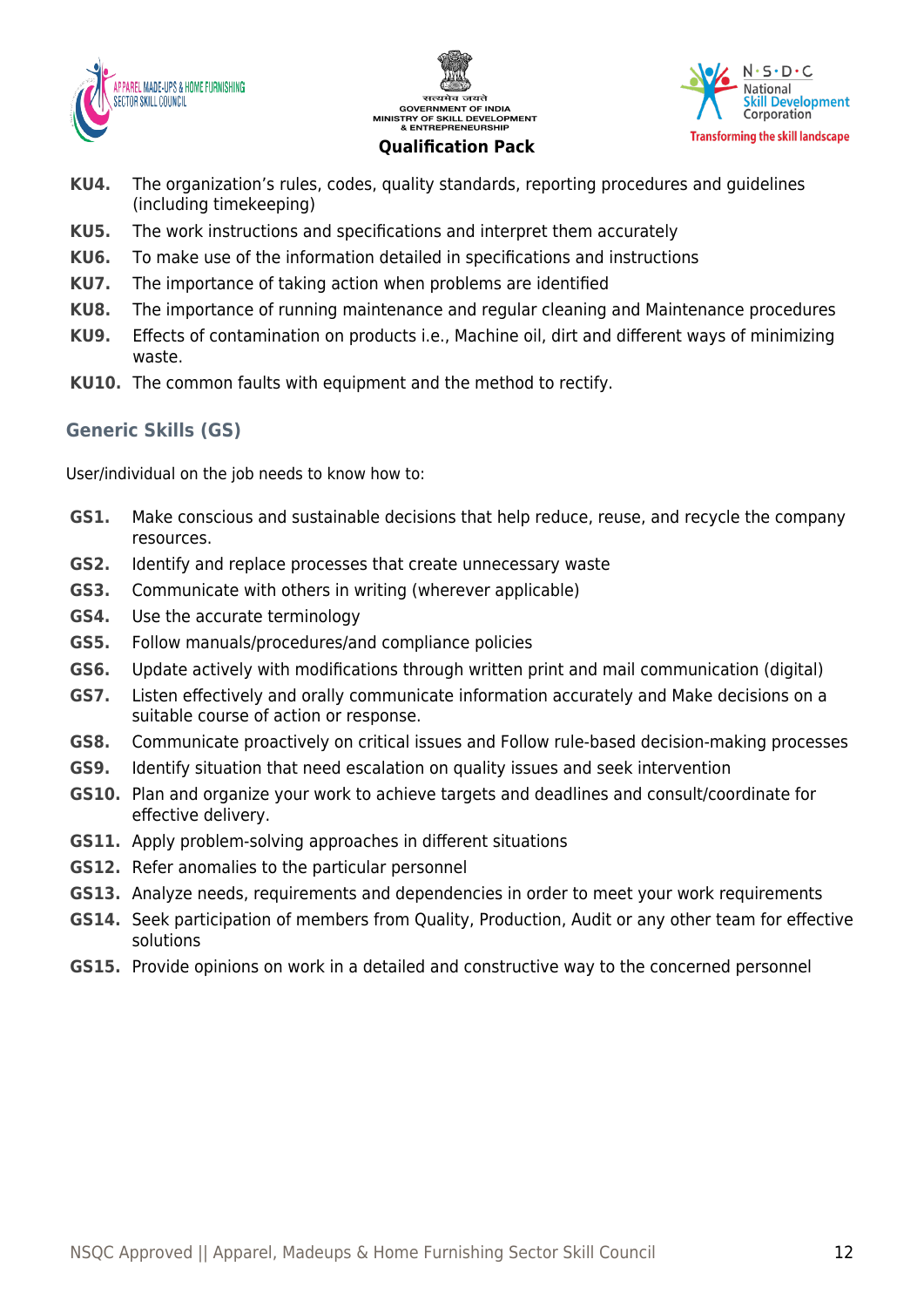

सत्यमेव जयते<br>GOVERNMENT OF INDIA<br>MINISTRY OF SKILL DEVELOPMENT<br>& ENTREPRENEURSHIP **Qualification Pack**



# **Assessment Criteria**

| <b>Assessment Criteria for Outcomes</b>                                                                                                                                                                     | <b>Theory</b><br><b>Marks</b> | <b>Practical</b><br><b>Marks</b> | <b>Project</b><br><b>Marks</b> | <b>Viva</b><br><b>Marks</b> |
|-------------------------------------------------------------------------------------------------------------------------------------------------------------------------------------------------------------|-------------------------------|----------------------------------|--------------------------------|-----------------------------|
| Comply with industry, and organizational<br>requirements and greening of job roles                                                                                                                          | 20                            | 10                               |                                | 10                          |
| PC1. Carry out work functions in accordance with<br>organizational standards, greening solutions,<br>procedures, policies, legislation and regulations.                                                     | $\overline{2}$                | $\mathbf 1$                      |                                | 1                           |
| PC2. Apply and follow organizational policies and<br>procedures and inculcate sustainable<br>consumption practices.                                                                                         | $\overline{2}$                | $\mathbf{1}$                     |                                | $\mathbf{1}$                |
| PC3. Actively get involved in improving the<br>performance of the organization and support<br>adaptation to environmentally friendly processes.                                                             | $\overline{2}$                | $\mathbf{1}$                     |                                | 1                           |
| PC4. Handle materials, equipment, computer and<br>software safely and correctly to maintain a clean<br>and hazard free working area and support<br>adaptation to more environmentally friendly<br>processes | 3                             | $\overline{2}$                   |                                | 2                           |
| PC5. Carry out running maintenance and/or<br>cleaning within one's responsibility and agreed<br>schedules and deal with work interruptions<br>effectively.                                                  | 3                             | 1                                |                                | 1                           |
| PC6. Report unsafe equipment and other<br>dangerous occurrences to concerned personnel.                                                                                                                     | $\overline{2}$                | $\mathbf{1}$                     |                                | 1                           |
| <b>PC7.</b> Use cleaning equipment and methods<br>appropriate for the work to be carried out.                                                                                                               | $\overline{2}$                | $\mathbf{1}$                     |                                | 1                           |
| <b>PC8.</b> Request for upgrading of system or software<br>when required for effective working and maintain<br>a backup file when working on various design<br>software                                     | $\overline{2}$                | 1                                |                                | 1                           |
| PC9. All soft copies of design work to be<br>maintained in files as well for future reference                                                                                                               | $\overline{2}$                | $\mathbf{1}$                     |                                | 1                           |
| <b>NOS Total</b>                                                                                                                                                                                            | 20                            | 10                               |                                | 10                          |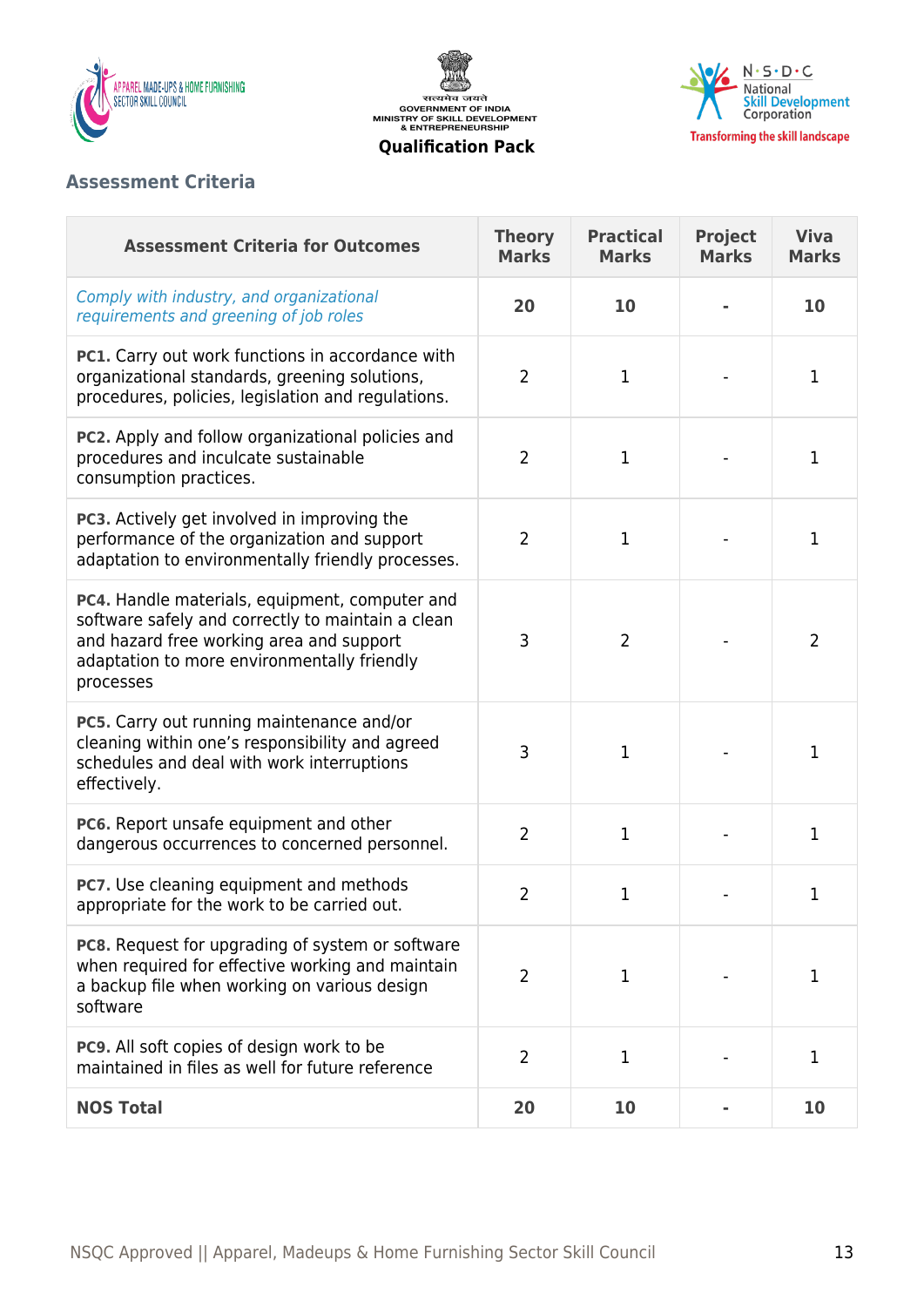





# **National Occupational Standards (NOS) Parameters**

| <b>NOS Code</b>            | AMH/N0104                                                                                                                                        |
|----------------------------|--------------------------------------------------------------------------------------------------------------------------------------------------|
| <b>NOS Name</b>            | Comply with industry, regulatory and organizational requirements and<br>Greening of Job roles                                                    |
| <b>Sector</b>              | Apparel                                                                                                                                          |
| <b>Sub-Sector</b>          | Apparel, Made-Ups & Home Furnishing                                                                                                              |
| <b>Occupation</b>          | Sewing, Ironing, Export Operations, Designing, Boutique Operations,<br>Quality Control, Sewing, Laying, Inventory Management, Hand<br>Embroidery |
| <b>NSQF Level</b>          | $\overline{4}$                                                                                                                                   |
| <b>Credits</b>             | <b>TBD</b>                                                                                                                                       |
| <b>Version</b>             | 5.0                                                                                                                                              |
| <b>Last Reviewed Date</b>  | 30/09/2021                                                                                                                                       |
| <b>Next Review Date</b>    | 30/09/2024                                                                                                                                       |
| <b>Deactivation Date</b>   | 30/09/2024                                                                                                                                       |
| <b>NSQC Clearance Date</b> | 30/09/2021                                                                                                                                       |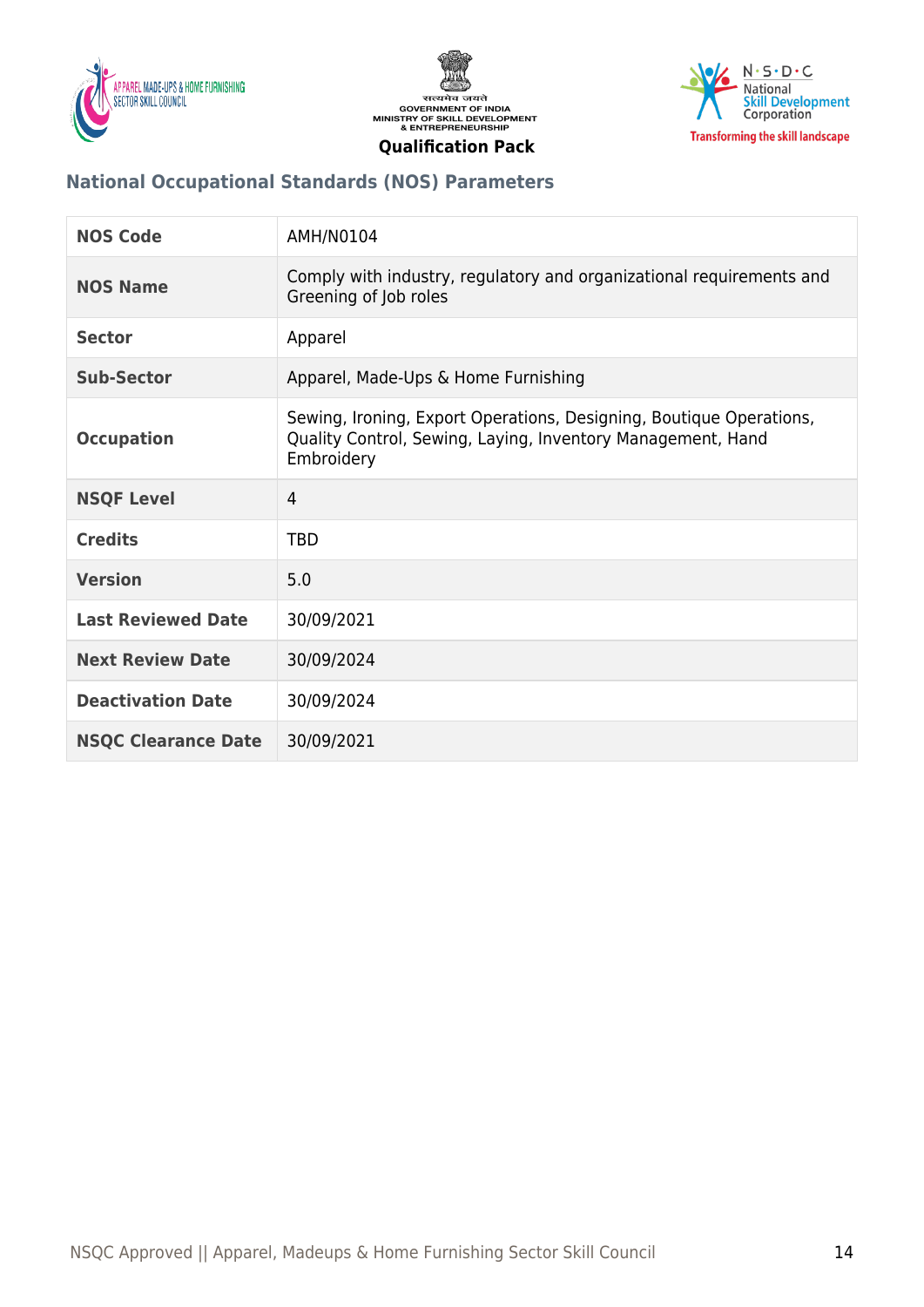





# <span id="page-14-0"></span>**AMH/N0103: Maintain health, safety and secure work place with Gender and PwD Sensitization**

# **Description**

This unit provides performance criteria, knowledge & understanding, and skills & abilities required to comply with health, safety, and security requirements at the workplace and covers procedures to prevent, control and minimize risk to self and others

## **Scope**

The scope covers the following :

Potential risks associated with hazardeous processes and guidelines for medical emergencies.

# **Elements and Performance Criteria**

#### Hazards and potential risks associated with the process, guidelines for medical emergencies and evacuation process; gender & PwD sensitization

To be competent, the user/individual on the job must be able to:

- **PC1.** Comply with health, safety gender and PwD (People with disability) related instructions applicable to the workplace.
- **PC2.** Actively participate in mock drills/evacuation procedures and group discussions related to a safe and secure work place.
- **PC3.** Training sensitization programs for gender and PwD awareness organized at the workplace.
- **PC4.** Use and maintain materials and equipment as per protocol.
- **PC5.** Capable to perform first-aid, firefighting or any other emergency response procedures and follow organization procedures for shutdown and evacuation when required
- **PC6.** Monitor the work place and processes for potential risks/ threats to supervisors or other authorized personnel and ensure gender equality and PwD (People with disability) security.

# **Knowledge and Understanding (KU)**

The individual on the job needs to know and understand:

- **KU1.** The importance of gender equality being followed in the organization and policies for reporting any harassment or inappropriate behavior
- **KU2.** How to accommodate employees with disabilities; etiquette to adhere to and proper language and terminology
- **KU3.** How to communicate, offer help, respecting space, parking etc. for people with disabilities or special needs.
- **KU4.** Promote a safe, accessible and healthy workplace for disabled employees.
- **KU5.** Health and safety related practices applicable at the workplace.
- **KU6.** Potential hazards, risks and threats based on nature of operations; the ways to minimize these and response to these scenarios.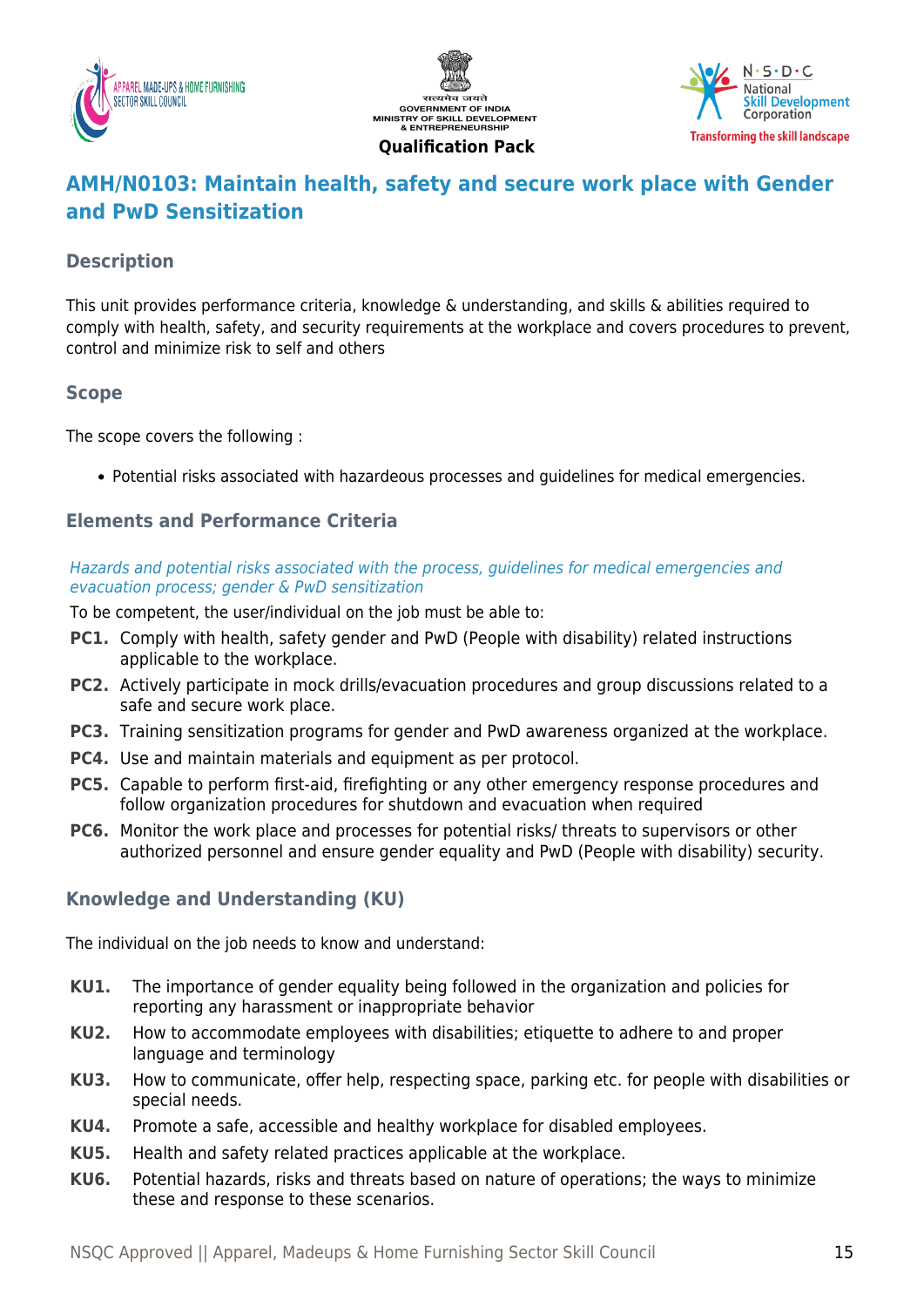





- **KU7.** The code of conduct (COC) and Social Accountability standards followed by the organization/ industry
- **KU8.** Layout of the plant and details of emergency exits, escape routes, emergency equipment and assembly points.
- **KU9.** Reporting protocol and documentation required.
- **KU10.** The occupational health and safety risks and methods; importance of personal protective equipment and method of use.
- **KU11.** Identification, handling and storage of hazardous substances.
- **KU12.** Proper disposal system for waste and by-products.
- **KU13.** Signage related to health and safety and their meaning.
- **KU14.** The importance of personal health and hygiene and the ill effects of usage of intoxicants such as alcohol, tobacco and drugs.

# **Generic Skills (GS)**

User/individual on the job needs to know how to:

- **GS1.** Create a positive and inclusive workplace atmosphere without any kind of bias/discrimination towards any employee.
- **GS2.** Actively take part in any discussion/workshop organized for gender sensitization training
- **GS3.** Read and comprehend written instructions related to gender equality and Pwd awareness/issues in the organization
- **GS4.** Identify and report any harassment or inappropriate behavior towards any employee
- **GS5.** Identify and report any distinction, exclusion, harassment or inappropriate behavior towards any employee
- **GS6.** Document and report any health and safety related incidents/ accidents to the authorized personnel.
- **GS7.** Read all organizational and equipment related health and safety manuals and documents
- **GS8.** Read instructions, guidelines/procedures/rules related to the worksite and machine operations
- **GS9.** Keep abreast with the latest developments for innovative safety services and tools by reading brochures, pamphlets, magazines etc
- **GS10.** Discuss the latest approach for safety and security with the team
- **GS11.** Evaluate and use correct PPE kit and other safety gear while at the workplace
- **GS12.** Work with supervisors/ team mates to carry out work related tasks as per schedule
- **GS13.** Keep work area free from potential hazards
- **GS14.** Follow organizational procedures pertaining to health and safety.
- **GS15.** Take appropriate actions during emergencies, accidents or fire at the workplace
- **GS16.** Resolve issues pertaining to malfunctions in machineries and report if required
- **GS17.** Identify emergency situations; their cause & effect relationship and suggest probable solutions
- **GS18.** Analyze, evaluate and apply the information gathered from observation, experience, reasoning, or communication to act efficiently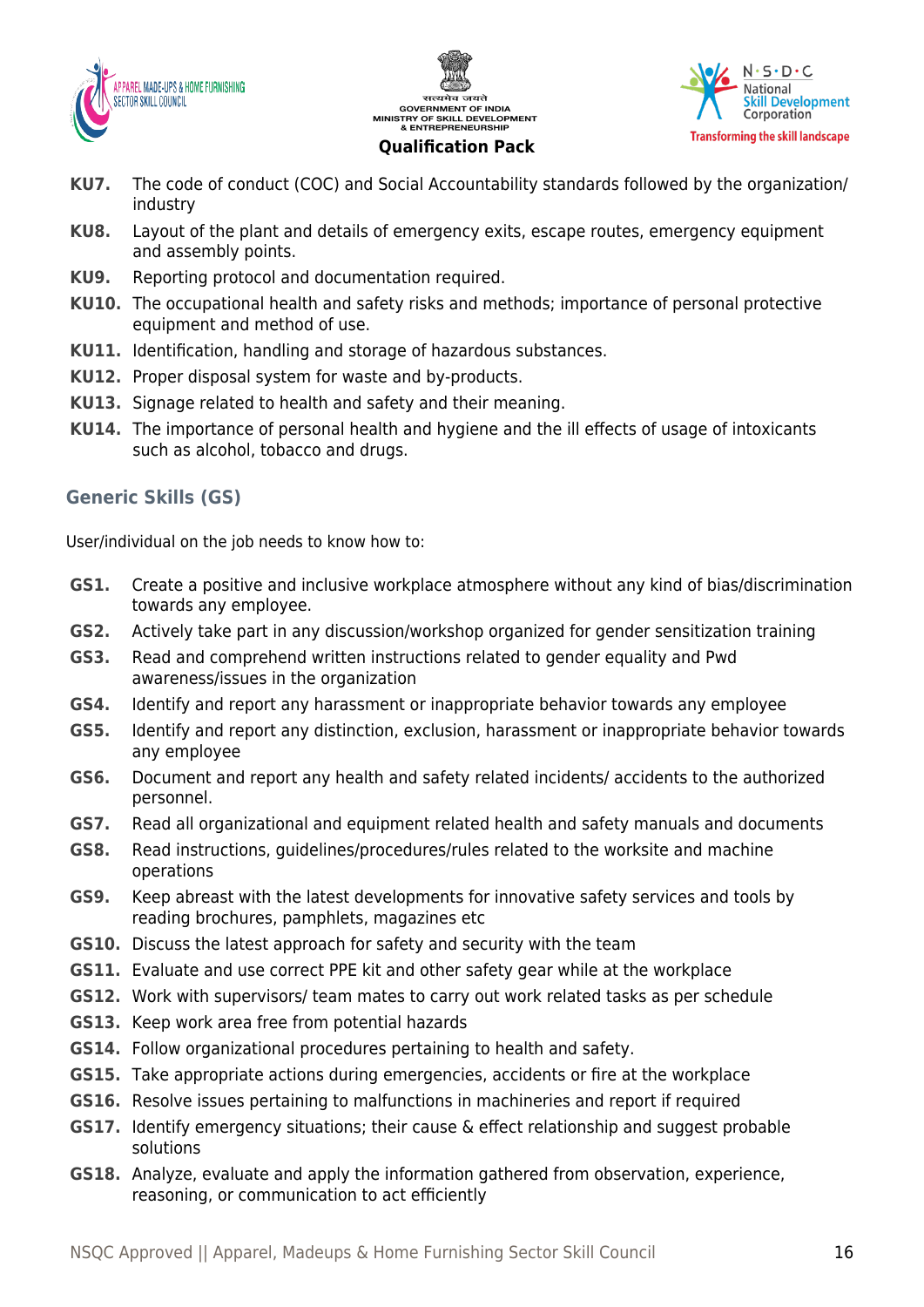





- **GS19.** Create a positive and inclusive workplace atmosphere without any kind of bias/discrimination towards any employee
- **GS20.** Actively take part in any discussion/workshop organized for gender sensitization training
- **GS21.** Read and comprehend written instructions related to gender equality issues in the organization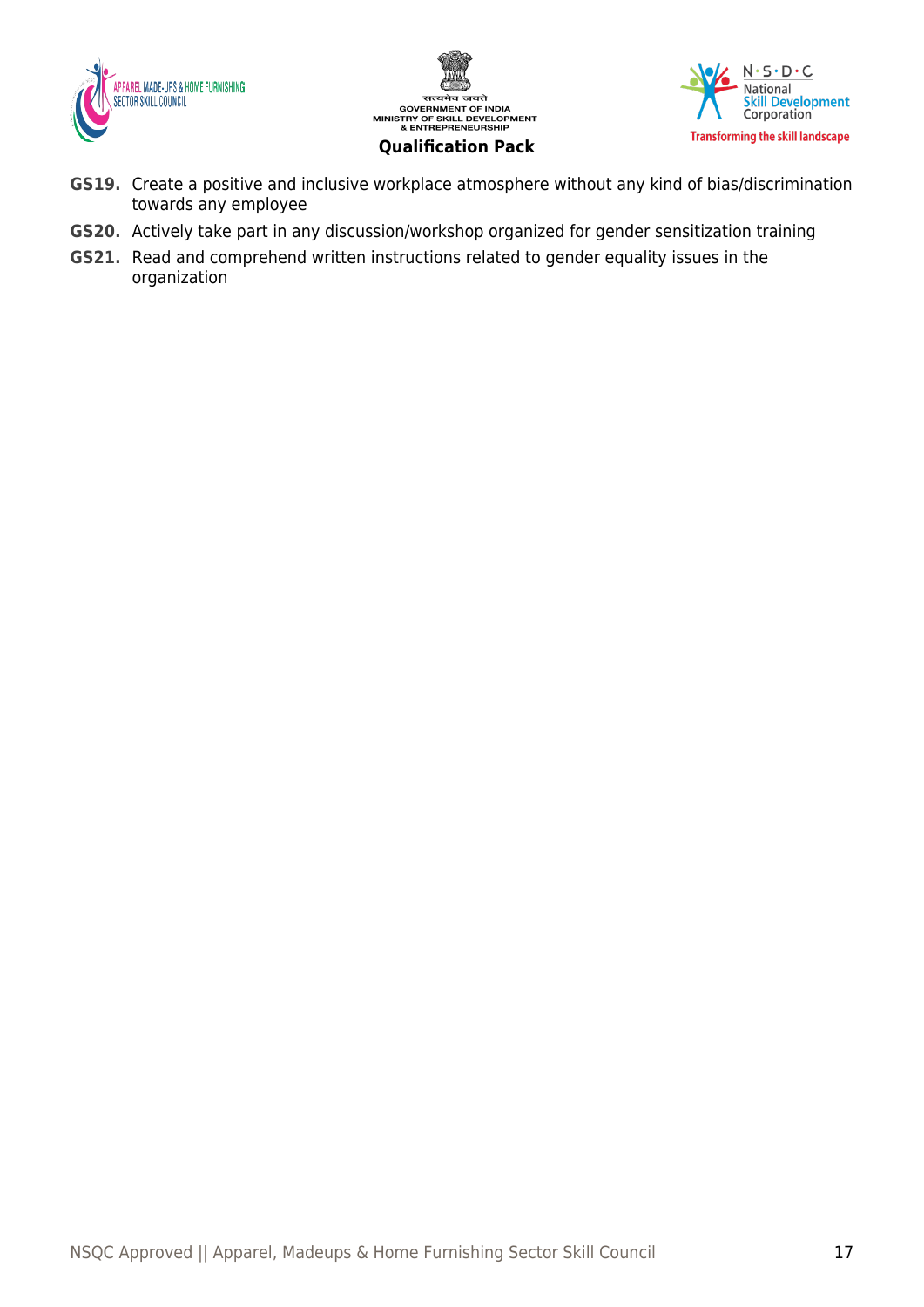

सत्यमेव जयते<br>GOVERNMENT OF INDIA<br>MINISTRY OF SKILL DEVELOPMENT<br>& ENTREPRENEURSHIP



**Qualification Pack**

# **Assessment Criteria**

| <b>Assessment Criteria for Outcomes</b>                                                                                                                                                            | <b>Theory</b><br><b>Marks</b> | <b>Practical</b><br><b>Marks</b> | <b>Project</b><br><b>Marks</b> | <b>Viva</b><br><b>Marks</b> |
|----------------------------------------------------------------------------------------------------------------------------------------------------------------------------------------------------|-------------------------------|----------------------------------|--------------------------------|-----------------------------|
| Hazards and potential risks associated with the<br>process, guidelines for medical emergencies and<br>evacuation process; gender & PwD sensitization                                               | 22                            | 12                               |                                | 6                           |
| PC1. Comply with health, safety gender and PwD<br>(People with disability) related instructions<br>applicable to the workplace.                                                                    | 4                             | $\overline{2}$                   |                                | 1                           |
| PC2. Actively participate in mock drills/evacuation<br>procedures and group discussions related to a<br>safe and secure work place.                                                                | 4                             | $\overline{2}$                   |                                | 1                           |
| PC3. Training sensitization programs for gender<br>and PwD awareness organized at the workplace.                                                                                                   | $\overline{4}$                | $\overline{2}$                   |                                | $\mathbf{1}$                |
| PC4. Use and maintain materials and equipment<br>as per protocol.                                                                                                                                  | 3                             | $\overline{2}$                   |                                | 1                           |
| PC5. Capable to perform first-aid, firefighting or<br>any other emergency response procedures and<br>follow organization procedures for shutdown and<br>evacuation when required                   | 4                             | $\overline{2}$                   |                                | 1                           |
| PC6. Monitor the work place and processes for<br>potential risks/ threats to supervisors or other<br>authorized personnel and ensure gender equality<br>and PwD (People with disability) security. | 3                             | $\overline{2}$                   |                                | 1                           |
| <b>NOS Total</b>                                                                                                                                                                                   | 22                            | 12                               |                                | 6                           |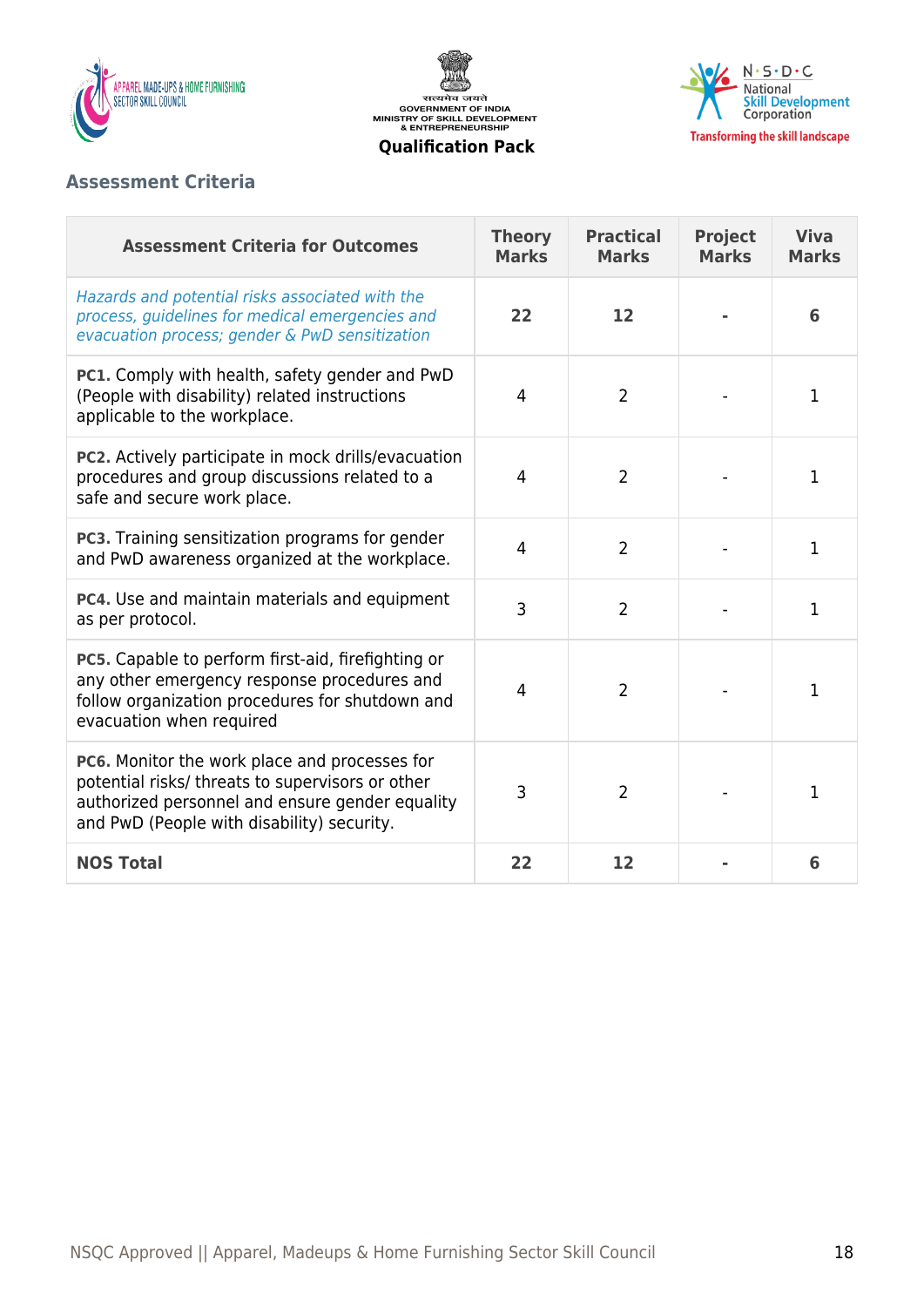





# **National Occupational Standards (NOS) Parameters**

| <b>NOS Code</b>            | AMH/N0103                                                                                                                                                     |
|----------------------------|---------------------------------------------------------------------------------------------------------------------------------------------------------------|
| <b>NOS Name</b>            | Maintain health, safety and secure work place with Gender and PwD<br>Sensitization                                                                            |
| <b>Sector</b>              | Apparel                                                                                                                                                       |
| <b>Sub-Sector</b>          | Apparel, Made-Ups & Home Furnishing                                                                                                                           |
| <b>Occupation</b>          | Sewing, Sewing, Specialized Sewing, Sampling, Ironing, Hand<br>Embroidery, Production Supervision, Computerized Embroidery, Laying,<br><b>Quality Control</b> |
| <b>NSQF Level</b>          | 4                                                                                                                                                             |
| <b>Credits</b>             | <b>TBD</b>                                                                                                                                                    |
| <b>Version</b>             | 5.0                                                                                                                                                           |
| <b>Last Reviewed Date</b>  | 30/09/2021                                                                                                                                                    |
| <b>Next Review Date</b>    | 30/09/2024                                                                                                                                                    |
| <b>Deactivation Date</b>   | 30/09/2024                                                                                                                                                    |
| <b>NSQC Clearance Date</b> | 30/09/2021                                                                                                                                                    |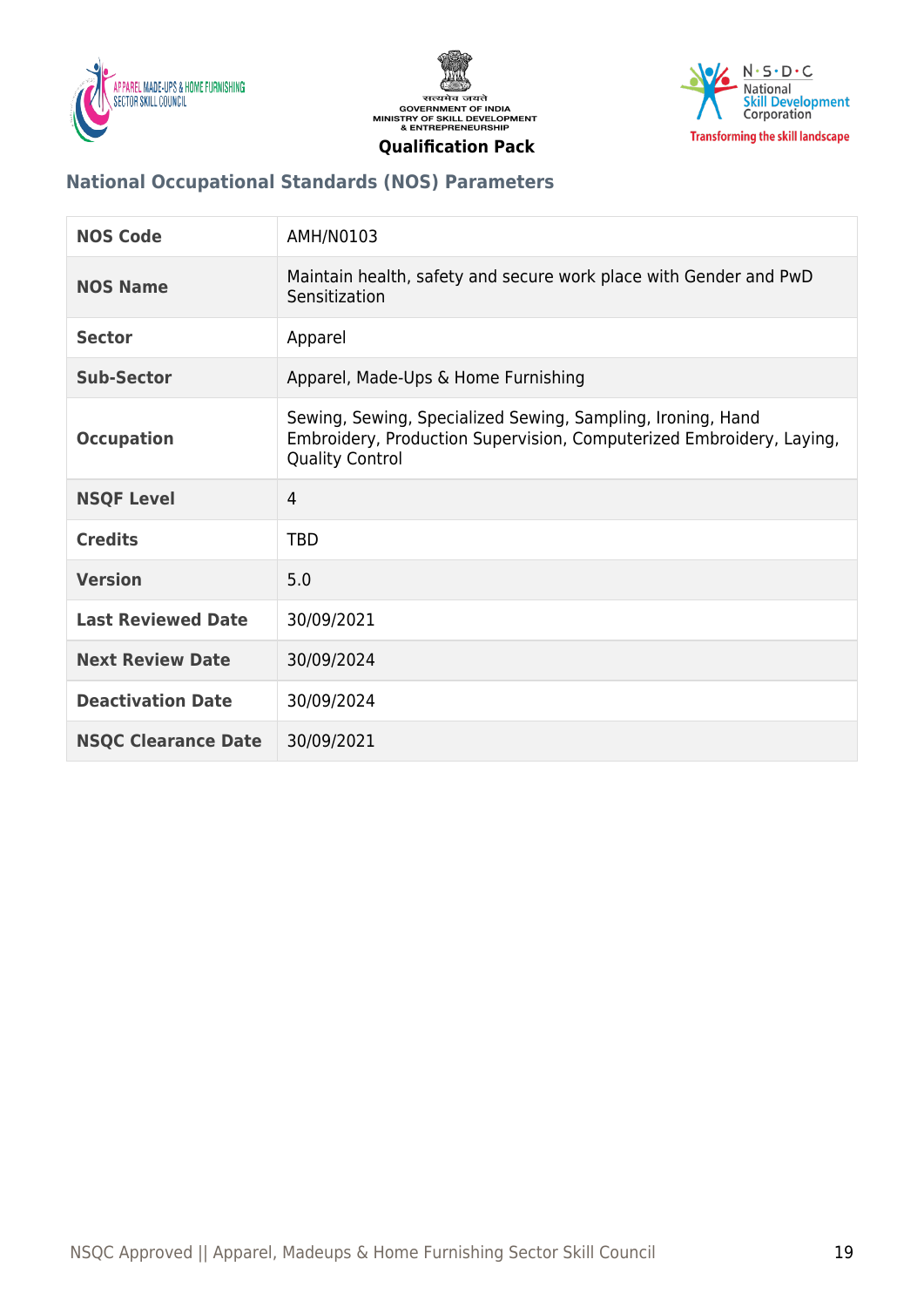





# <span id="page-19-0"></span>**AMH/N0102: Maintain work area, tools and machines**

# **Description**

This unit provides Performance Criteria, Knowledge & Understanding and Skills & Abilities required to organize/ maintain work areas and activities to ensure tools and machines are maintained as per norms. It also covers procedures and compliance standards to identify, prevent, control, minimize and eliminate hazards and potential risks to self and others at the workplace.

# **Scope**

The scope covers the following :

Maintain the work area, handle tools and machines

# **Elements and Performance Criteria**

#### Maintain the work area, handle tools and machines

To be competent, the user/individual on the job must be able to:

- **PC1.** Handle materials, machinery, equipment and tools safely and correctly to maintain a clean and hazard free working area
- **PC2.** Use correct lifting and handling procedures
- **PC3.** Use materials efficiently to minimize wastage and dispose off waste safely at the designated location.
- **PC4.** Carry out running maintenance and/or cleaning within one's responsibility and agreed schedules
- **PC5.** Report any unsafe or damaged equipment and other dangerous occurrences to the authorized personnel
- **PC6.** Ensure that the correct machine guards are in place
- **PC7.** Work in a comfortable position and maintain correct posture
- **PC8.** Use cleaning equipment and methods appropriate for the work to be carried out

## **Knowledge and Understanding (KU)**

The individual on the job needs to know and understand:

- **KU1.** Importance of good health, personal hygiene and duty of care
- **KU2.** Importance of safe working practices and code of conduct (COC) and Social Accountability standards followed by the organization/ industry
- **KU3.** The limits of your own responsibility
- **KU4.** The production process and the specific work activities that relate to the whole process
- **KU5.** The line and importance of effective communication with superiors and colleagues
- **KU6.** The organization's rules, codes, quality standards, reporting procedures and guidelines (including timekeeping)
- **KU7.** The importance of complying with written instructions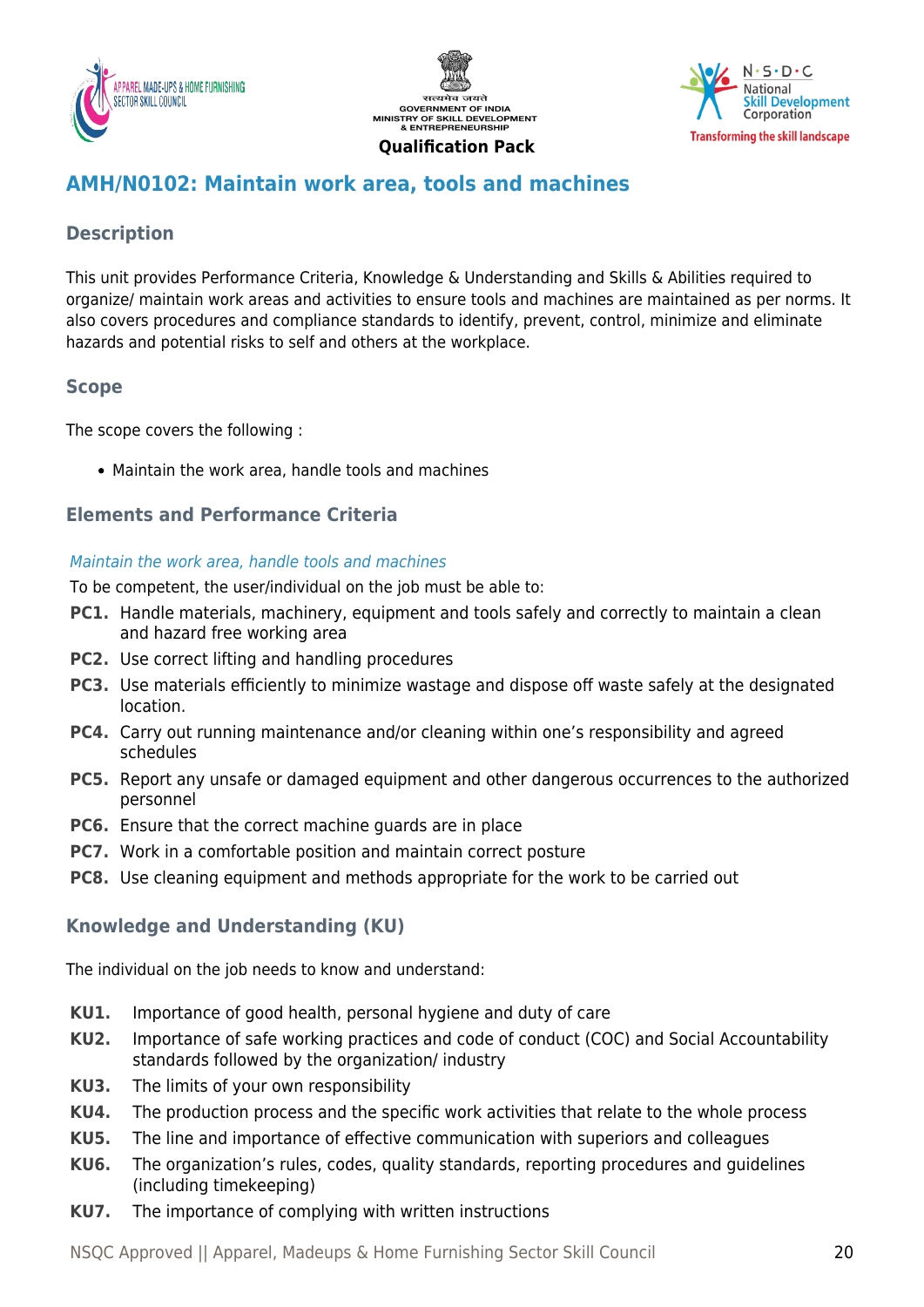





- **KU8.** The instructions of equipment operating procedures / manufacturer's
- **KU9.** The work instructions and specifications and interpret them accurately
- **KU10.** Method to make use of the information detailed in specifications and instructions
- **KU11.** Relation between work role and the overall manufacturing process
- **KU12.** The importance of taking action when problems are identified
- **KU13.** Different ways of minimizing waste and proper disposal system for waste and by-products
- **KU14.** The importance of running maintenance and regular cleaning
- **KU15.** Effects of contamination on products i.e., Machine oil, dirt
- **KU16.** Common faults with equipment and the method to rectify
- **KU17.** Maintenance procedures
- **KU18.** Hazards likely to be encountered when conducting routine maintenance
- **KU19.** Different types of cleaning equipment and substances and their use
- **KU20.** Safe working practices for cleaning and the method of carrying them out

# **Generic Skills (GS)**

User/individual on the job needs to know how to:

- **GS1.** Write and document appropriate technical forms, job cards, inspection sheets as per the required format of the company
- **GS2.** Read and comprehend basic English to interpret indicators in the operating manuals, job cards, visual cards
- **GS3.** Read and understand manuals, health and safety instructions, memos, reports, job cards etc.
- **GS4.** Speak and communicate effectively with to peers and supervisors
- **GS5.** Give clear detailed instructions to co-workers, subordinates and others
- **GS6.** Use correct technical terms while interacting with supervisor
- **GS7.** Take appropriate decisions regarding your responsibilities
- **GS8.** Assess for any damaged faulty component in the concerned machinery and take action accordingly
- **GS9.** Evaluate the decision and conduct basic trouble shooting
- **GS10.** Plan and manage work routine based on company procedure
- **GS11.** Work with supervisors/ team mates to carry out work related tasks
- **GS12.** Plan for cleaning and lubricating the concerned machinery, tools, and workplace daily before and after operations
- **GS13.** Ensure and follow organizational procedures pertaining to health and safety are followed
- **GS14.** Solve operational role related issues
- **GS15.** Diagnose common problems in the machine based on visual inspection, sound, temperature etc.
- **GS16.** Analyze, evaluate and apply the information gathered from observation, experience, reasoning, or communication to act efficiently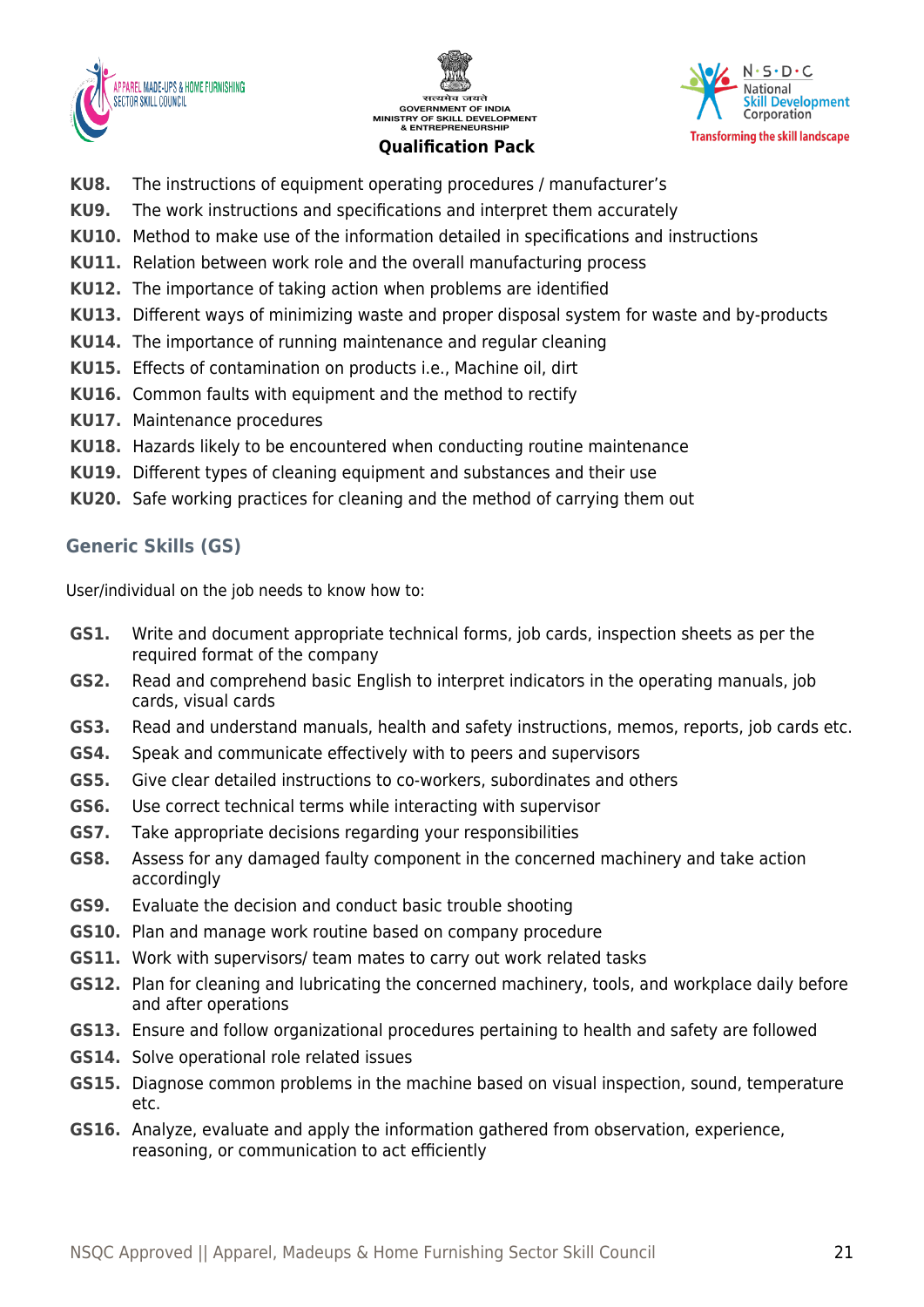

सत्यमेव जयते<br>GOVERNMENT OF INDIA<br>MINISTRY OF SKILL DEVELOPMENT<br>& ENTREPRENEURSHIP



#### **Qualification Pack**

## **Assessment Criteria**

| <b>Assessment Criteria for Outcomes</b>                                                                                           | <b>Theory</b><br><b>Marks</b> | <b>Practical</b><br><b>Marks</b> | <b>Project</b><br><b>Marks</b> | <b>Viva</b><br><b>Marks</b> |
|-----------------------------------------------------------------------------------------------------------------------------------|-------------------------------|----------------------------------|--------------------------------|-----------------------------|
| Maintain the work area, handle tools and<br>machines                                                                              | 14                            | 49                               |                                | 7                           |
| PC1. Handle materials, machinery, equipment<br>and tools safely and correctly to maintain a<br>clean and hazard free working area | 3                             | 10                               |                                | 1                           |
| PC2. Use correct lifting and handling<br>procedures                                                                               | $\overline{2}$                | $\overline{7}$                   |                                | 1                           |
| PC3. Use materials efficiently to minimize<br>wastage and dispose off waste safely at the<br>designated location.                 | $\overline{2}$                | $\overline{4}$                   |                                | $\mathbf 1$                 |
| PC4. Carry out running maintenance and/or<br>cleaning within one's responsibility and agreed<br>schedules                         | $\overline{2}$                | 10                               |                                | $\mathbf 1$                 |
| PC5. Report any unsafe or damaged equipment<br>and other dangerous occurrences to the<br>authorized personnel                     | 1                             | $\overline{2}$                   |                                | 0.5                         |
| PC6. Ensure that the correct machine guards<br>are in place                                                                       | $\overline{2}$                | $\overline{2}$                   |                                | 0.5                         |
| PC7. Work in a comfortable position and<br>maintain correct posture                                                               | $\mathbf{1}$                  | $\overline{7}$                   |                                | 1                           |
| PC8. Use cleaning equipment and methods<br>appropriate for the work to be carried out                                             | 1                             | $\overline{7}$                   |                                | 1                           |
| <b>NOS Total</b>                                                                                                                  | 14                            | 49                               |                                | $\overline{7}$              |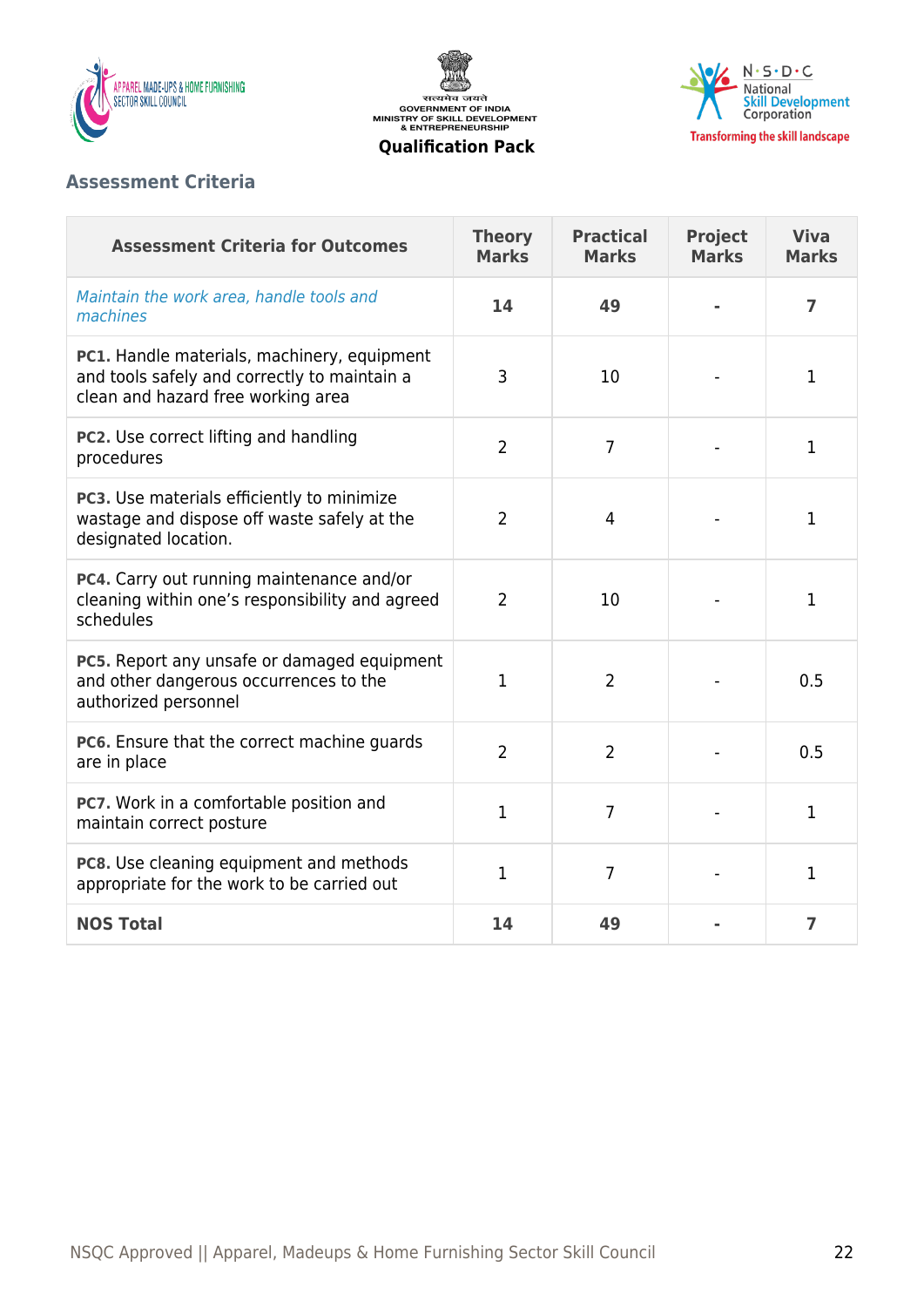





# **National Occupational Standards (NOS) Parameters**

| <b>NOS Code</b>            | AMH/N0102                                                                                                                                                |
|----------------------------|----------------------------------------------------------------------------------------------------------------------------------------------------------|
| <b>NOS Name</b>            | Maintain work area, tools and machines                                                                                                                   |
| <b>Sector</b>              | Apparel                                                                                                                                                  |
| <b>Sub-Sector</b>          | Apparel, Made-Ups & Home Furnishing                                                                                                                      |
| <b>Occupation</b>          | Sewing, Finishing, Cutting, Production Supervision, Sampling, Quality<br>Control, Quality Assurance, Ironing, Tailoring, Machine Embroidery<br>Operation |
| <b>NSQF Level</b>          | $\overline{4}$                                                                                                                                           |
| <b>Credits</b>             | <b>TBD</b>                                                                                                                                               |
| <b>Version</b>             | 3.0                                                                                                                                                      |
| <b>Last Reviewed Date</b>  | 30/09/2021                                                                                                                                               |
| <b>Next Review Date</b>    | 30/09/2024                                                                                                                                               |
| <b>Deactivation Date</b>   | 30/09/2024                                                                                                                                               |
| <b>NSQC Clearance Date</b> | 30/09/2021                                                                                                                                               |

# <span id="page-22-1"></span><span id="page-22-0"></span>Assessment Guidelines and Assessment Weightage

## **Assessment Guidelines**

1. Criteria for assessment for each Qualification Pack will be created by the Sector Skill Council. Each Performance Criteria (PC) will be assigned marks proportional to its importance in NOS. SSC will also lay down proportion of marks for Theory and Skills Practical for each PC

2. The assessment for the theory part will be based on knowledge bank of questions created by the SSC

3. Assessment will be conducted for all compulsory NOS, and where applicable, on the selected elective/option NOS/set of NOS. examination/training center (as per assessment criteria below)

4. Individual assessment agencies will create unique question papers for theory part for each candidate at each.

5. Individual assessment agencies will create unique evaluations for skill practical for every student at each examination/training center based on this criteria.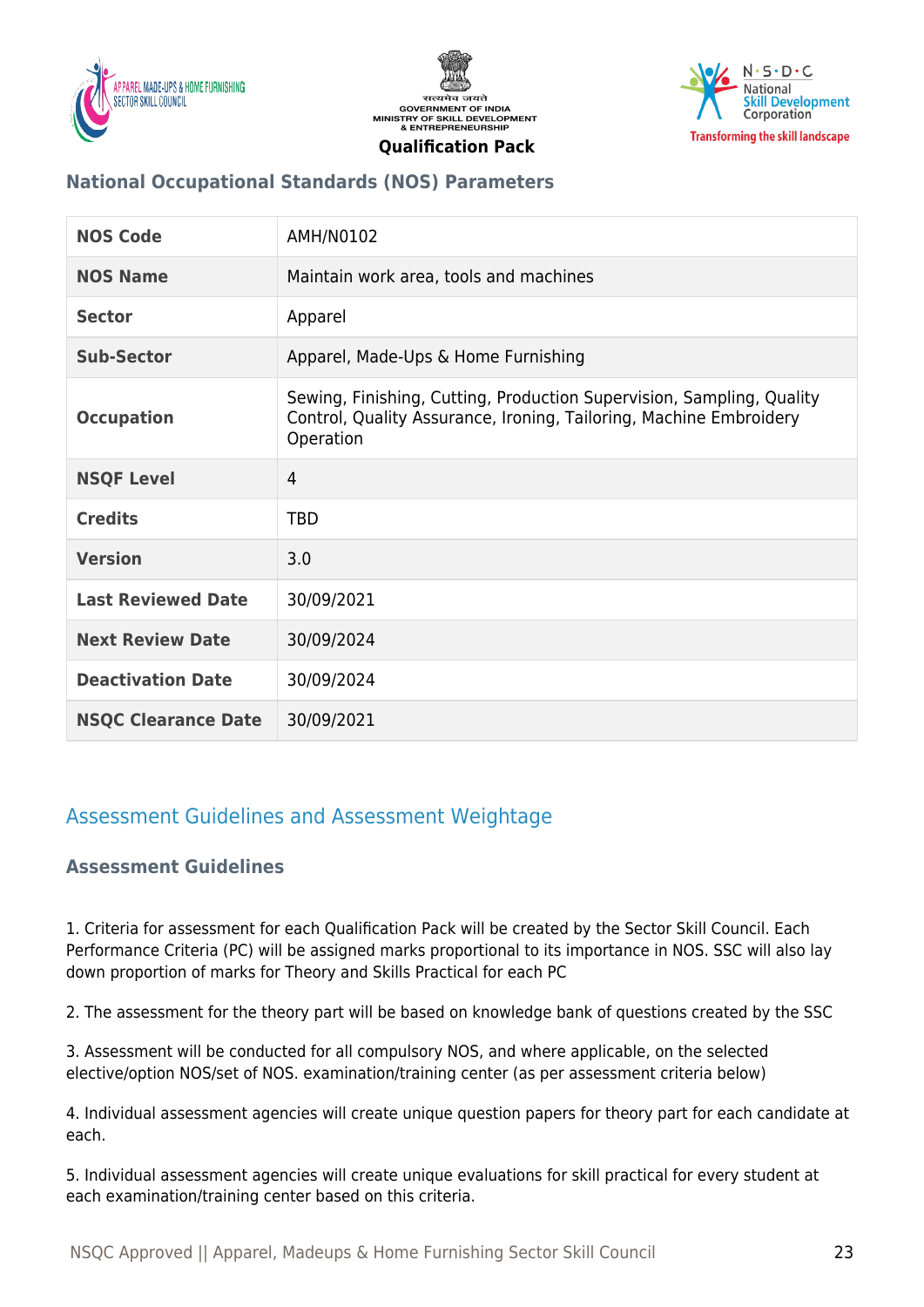





6. To pass the Qualification Pack, every trainee should score a minimum of 70% aggregate in QP.

7. In case of unsuccessful completion, the trainee may seek reassessment on the Qualification Pack.

#### **Minimum Aggregate Passing % at QP Level : 70**

(**Please note**: Every Trainee should score a minimum aggregate passing percentage as specified above, to successfully clear the Qualification Pack assessment.)

#### <span id="page-23-0"></span>**Assessment Weightage**

Compulsory NOS

| <b>National Occupational</b><br><b>Standards</b>                                                              | <b>Theory</b><br><b>Marks</b> | <b>Practical</b><br><b>Marks</b> | <b>Project</b><br><b>Marks</b> | <b>Viva</b><br><b>Marks</b> | <b>Total</b><br><b>Marks</b> | Weightage |
|---------------------------------------------------------------------------------------------------------------|-------------------------------|----------------------------------|--------------------------------|-----------------------------|------------------------------|-----------|
| AMH/N0101.Carry out fabric<br>checking operations using<br>machine                                            | 40                            | 150                              | $\mathbf{0}$                   | 10                          | 200                          | 57        |
| AMH/N0104.Comply with<br>industry, regulatory and<br>organizational requirements<br>and Greening of Job roles | 20                            | 10                               | $\mathbf{0}$                   | 10                          | 40                           | 12        |
| AMH/N0103. Maintain health,<br>safety and secure work<br>place with Gender and PwD<br>Sensitization           | 22                            | 12                               | $\mathbf{0}$                   | 6                           | 40                           | 11        |
| AMH/N0102. Maintain work<br>area, tools and machines                                                          | 14                            | 49                               | $\overline{0}$                 | $\overline{7}$              | 70                           | 20        |
| <b>Total</b>                                                                                                  | 96                            | 221                              |                                | 33                          | 350                          | 100       |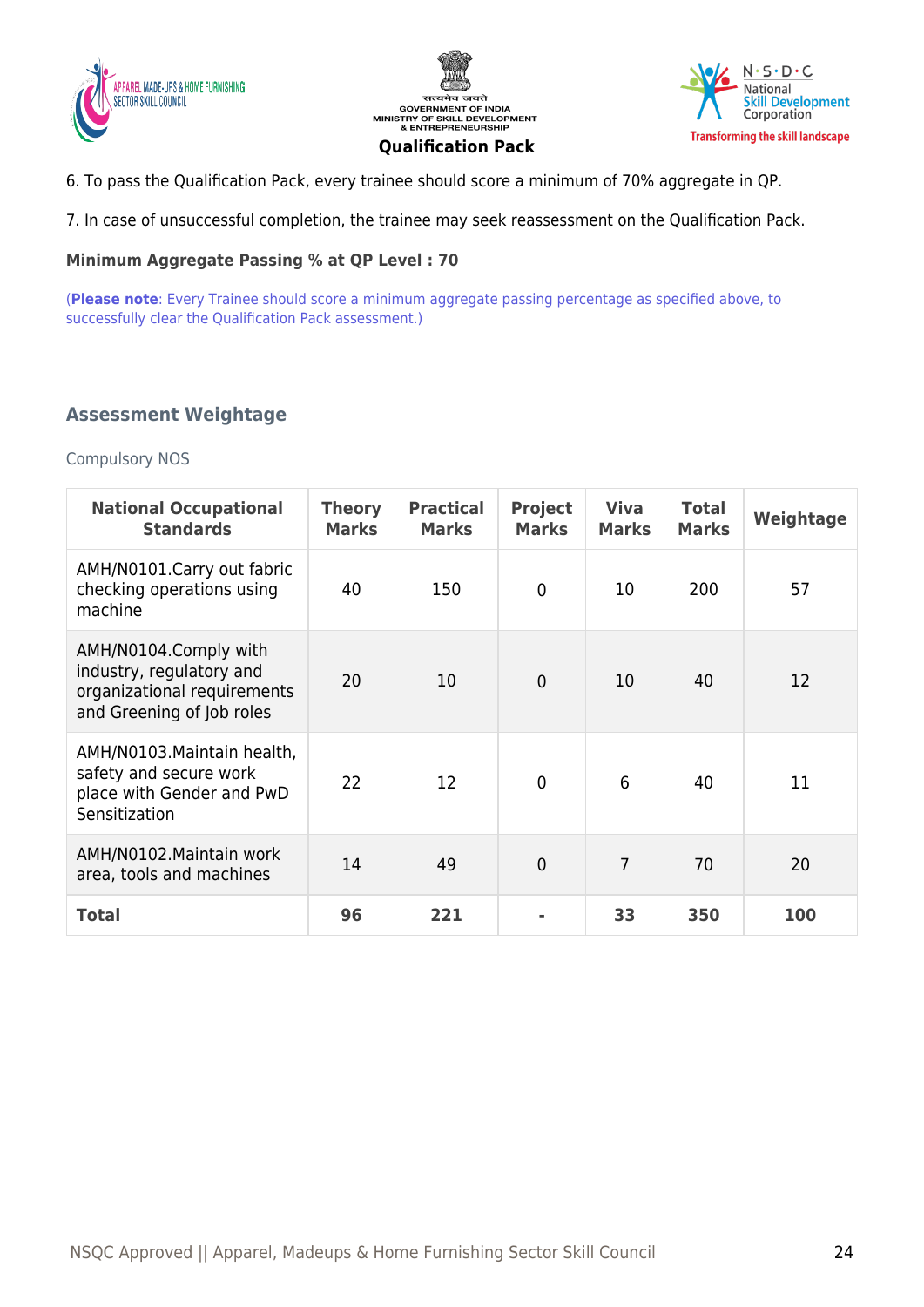







# <span id="page-24-0"></span>**Acronyms**

| <b>NOS</b>  | National Occupational Standard(s)               |
|-------------|-------------------------------------------------|
| <b>NSQF</b> | National Skills Qualifications Framework        |
| QP          | <b>Qualifications Pack</b>                      |
| <b>TVET</b> | Technical and Vocational Education and Training |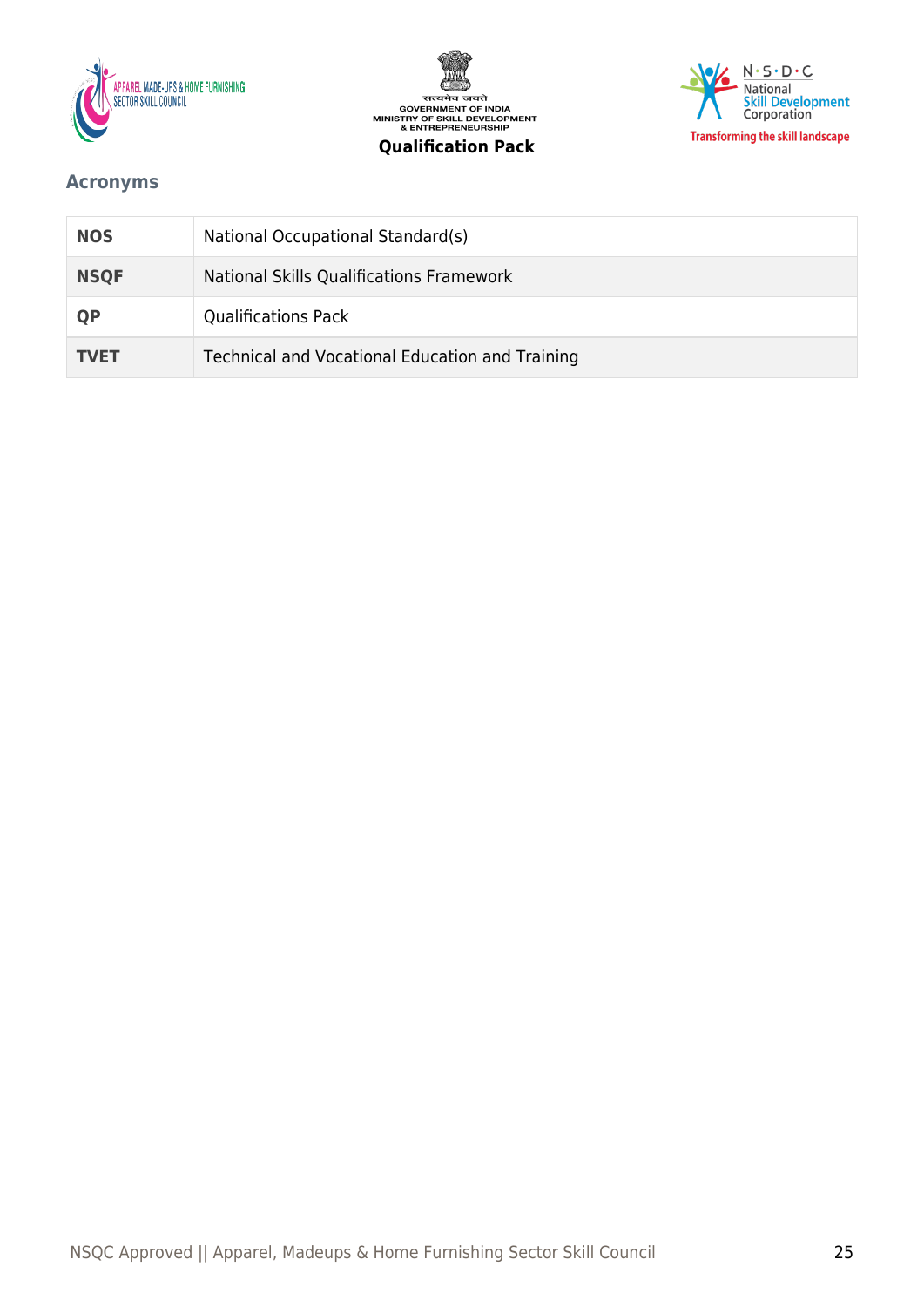





# <span id="page-25-0"></span>**Glossary**

| <b>Sector</b>                                                    | Sector is a conglomeration of different business operations having<br>similar business and interests. It may also be defined as a distinct<br>subset of the economy whose components share similar characteristics<br>and interests.                                                                         |
|------------------------------------------------------------------|--------------------------------------------------------------------------------------------------------------------------------------------------------------------------------------------------------------------------------------------------------------------------------------------------------------|
| Sub-sector                                                       | Sub-sector is derived from a further breakdown based on the<br>characteristics and interests of its components.                                                                                                                                                                                              |
| <b>Occupation</b>                                                | Occupation is a set of job roles, which perform similar/ related set of<br>functions in an industry.                                                                                                                                                                                                         |
| Job role                                                         | Job role defines a unique set of functions that together form a unique<br>employment opportunity in an organisation.                                                                                                                                                                                         |
| <b>Occupational</b><br><b>Standards (OS)</b>                     | OS specify the standards of performance an individual must achieve<br>when carrying out a function in the workplace, together with the<br>Knowledge and Understanding (KU) they need to meet that standard<br>consistently. Occupational Standards are applicable both in the Indian<br>and global contexts. |
| <b>Performance Criteria</b><br>(PC)                              | Performance Criteria (PC) are statements that together specify the<br>standard of performance required when carrying out a task.                                                                                                                                                                             |
| <b>National</b><br><b>Occupational</b><br><b>Standards (NOS)</b> | NOS are occupational standards which apply uniquely in the Indian<br>context.                                                                                                                                                                                                                                |
| <b>Qualifications Pack</b><br>(QP)                               | QP comprises the set of OS, together with the educational, training and<br>other criteria required to perform a job role. A QP is assigned a unique<br>qualifications pack code.                                                                                                                             |
| <b>Unit Code</b>                                                 | Unit code is a unique identifier for an Occupational Standard, which is<br>denoted by an 'N'                                                                                                                                                                                                                 |
| <b>Unit Title</b>                                                | Unit title gives a clear overall statement about what the incumbent<br>should be able to do.                                                                                                                                                                                                                 |
| <b>Description</b>                                               | Description gives a short summary of the unit content. This would be<br>helpful to anyone searching on a database to verify that this is the<br>appropriate OS they are looking for.                                                                                                                         |
| <b>Scope</b>                                                     | Scope is a set of statements specifying the range of variables that an<br>individual may have to deal with in carrying out the function which have<br>a critical impact on quality of performance required.                                                                                                  |